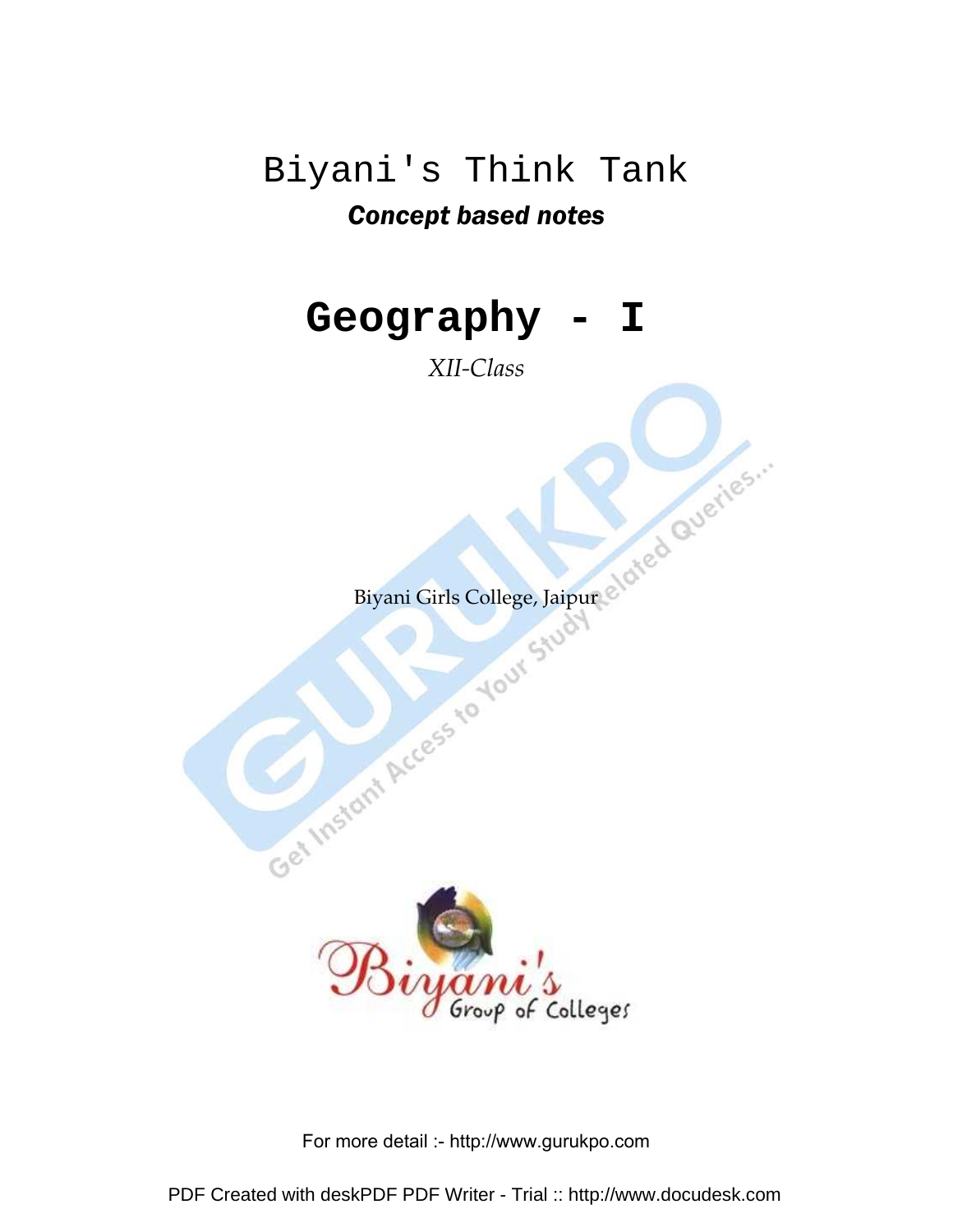#### **Unit – I Human Geography:- Nature and Scope**

#### **Q.1 Define Human geography.**

Ans. Human geography studies the inter relationship between the physical environment and socio-cultural environment created by human beings through mutual interaction with each other.

According to Ellen C. Sample, Human geography is a study of changing relationship between untrusting man and unstable earth.

#### **Q.2 Name some sub-fields of human geography.**

Ans. The sub-fields of human geography are: (1) Behavioural geography (2) Geography of social well-being (3) Cultural geography (4) historical geography etc.

#### **Q.3 How is human geography related to other social sciences?**

Ans. Human geography attempts to explain the relationship between all elements of human life and the space they occur over in this way human geography assumes a highly inter-disciplinary nature. It develops close interface with other sister disciplines in social sciences in order to understand and explain human elements on the surface of the earth.

#### **Q.4 Which six types of essential facts in human geography were mentioned by jean brunches.?**

Ans. Jean brunches in this book included six essential facts in human geography. These<br>were.<br>
(1) Unproductive occupation of the soil<br>
(2) Houses and highways<br>
(3) Cultivated plants<br>
(4) Domesticated animals<br>
(5) Destructi were.

- (1) Unproductive occupation of the soil
- (2) Houses and highways
- (3) Cultivated plants
- (4) Domesticated animals
- (5) Destruction of plants
- (6) Exploitation of minerals.

#### **Q.5 What approach was followed by Lucian Febvre and vidal de la blache to study human geography.**

Ans. The approace followed by Lucian febvre and vidal de-la blache is known as possibilism. According them man is an active force. The life styles of the people are the product and refleation of a civilization and integrated result of physical historical and social influence.

#### **Q.6 Explain naturalisation of humans.**

Ans. Human beings interact with their physical environment with the help of technology. Technology indicates the level of cultural development of society. In the early stages or their interaction with their natural environment humans were greatly influenced by the nature. They adapted to the dictates'. of nature this is so because the level of technology was very low and the stage of human social development was also primitive. This type of interaction between primitive human society and strong forces of nature was termed as environmental determinism. At that stage of very low technological development, We

For more detail :- http://www.gurukpo.com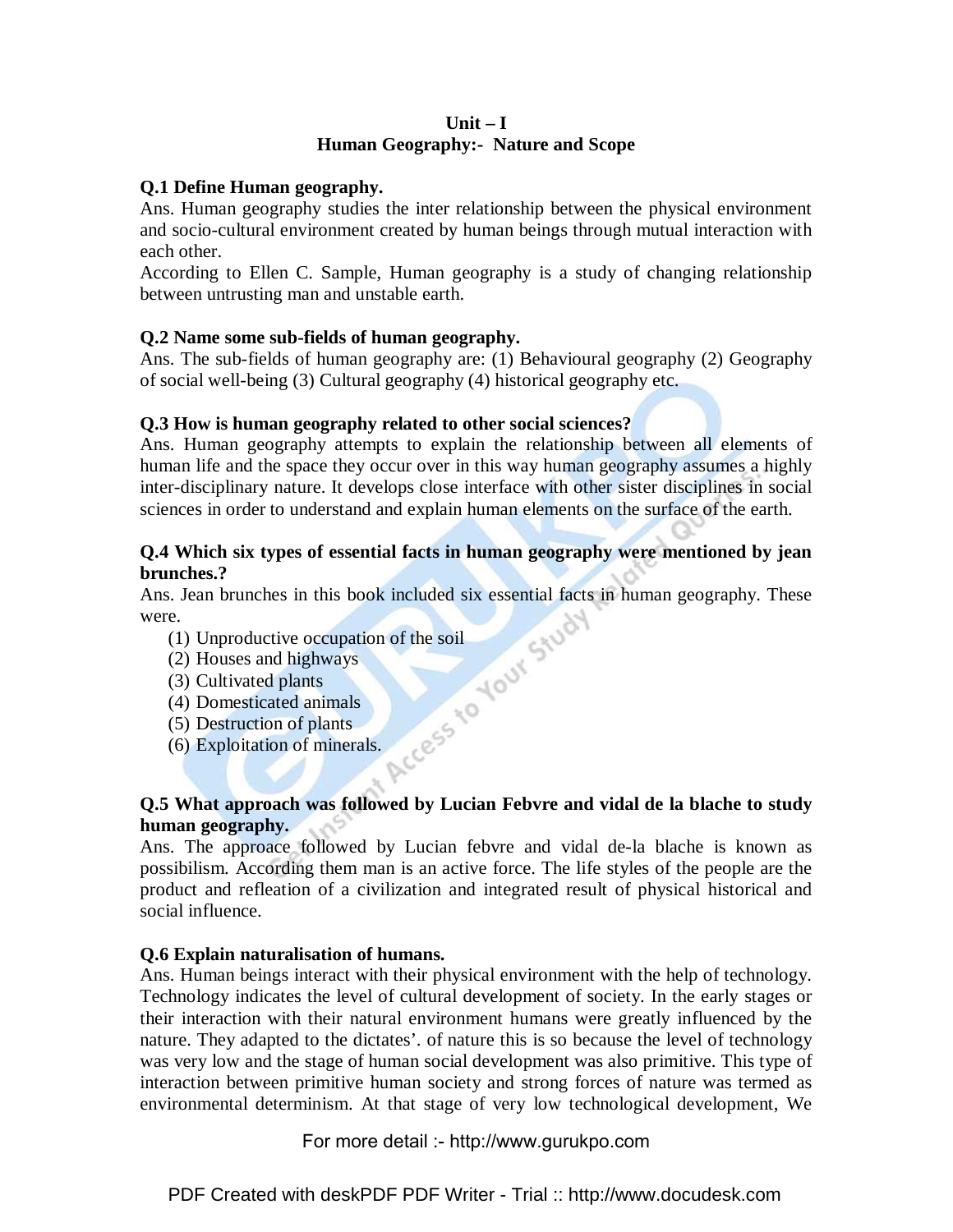can imagin the presence of a naturalised human. Who listened to nature was afraid of its fury and worshipped it. The primitive societies. Which live in complete harmony with their natural environment represent indirect relationship. In such cases nature is powerful force. Worshipped revered and conserved. There is a direct dependence of human beings on nature for resources which sustain them. The physical environment for such societies becomes the Mother Nature.

**Q.7 Make the correct pairs of each item of list 1st by selecting the appropriate word from list II** 

| List I                     | List II                           |
|----------------------------|-----------------------------------|
| Fields of Human Geography) | (Disciplines of social Geography) |
| 1 Social geography         | A- Urban studies and planning     |
| 2 Political geography      | B- Agri cultural science          |
| 3 Economic geography       | C- Demography                     |
|                            | D- History                        |
|                            | E- Miltary science                |

Ans. 1. Social geography  $= D$ - History

- 2. Political geography  $= C$ -Demography
- 3. Economic geography  $=$  B- Agricultural science

#### **Q.8 State the six approaches of human geography.**

Ans. The six approaches of human geography are:

(I) Determinism (II) Possibilism

| (III) | <b>Positivism</b> |      | (iv) | Behaviouralism       |
|-------|-------------------|------|------|----------------------|
| (V)   | Welfare approach  | (V1) |      | Humanistic approach. |

#### **Q.9 Describe in brief humanization of the Nature in brief in three points.**

Ans. Human is passive agent influenced by the environmental factors.

- (1) There is a close relationship between man and nature. Physical elements of nature such as climate, Lend, social, Mineral water etc. Influence mode of lite of human.
- (2) Nature dominate the work and life of man. Man is the product of environment. There fore man is the slave of nature.
- (3) Man and nature work together. According Vidal de-la-blache nature provides stage to work on it.

#### **Q.10 Write a note on the scope of human geography.**

Ans. Human geography is every vast subject the scholars different from each other regarding the scope or subject matter of human geography The majority of the great thinkers from Hippocrates down to the present day have defined the subject as the study of the relationships of man to his environment or the reactions or action or man upon nature.

American geographers finch and Triwartha divided the subject matter of human geography into two broad sections (i) physical or natural environment (ii) cultural or man – made environment. physical environment consists of phenomena such as human settlements as well as features associated with agriculture and transportation.

Prop. E Huntington divided human geography as (i) physical conditions and (ii) human responses.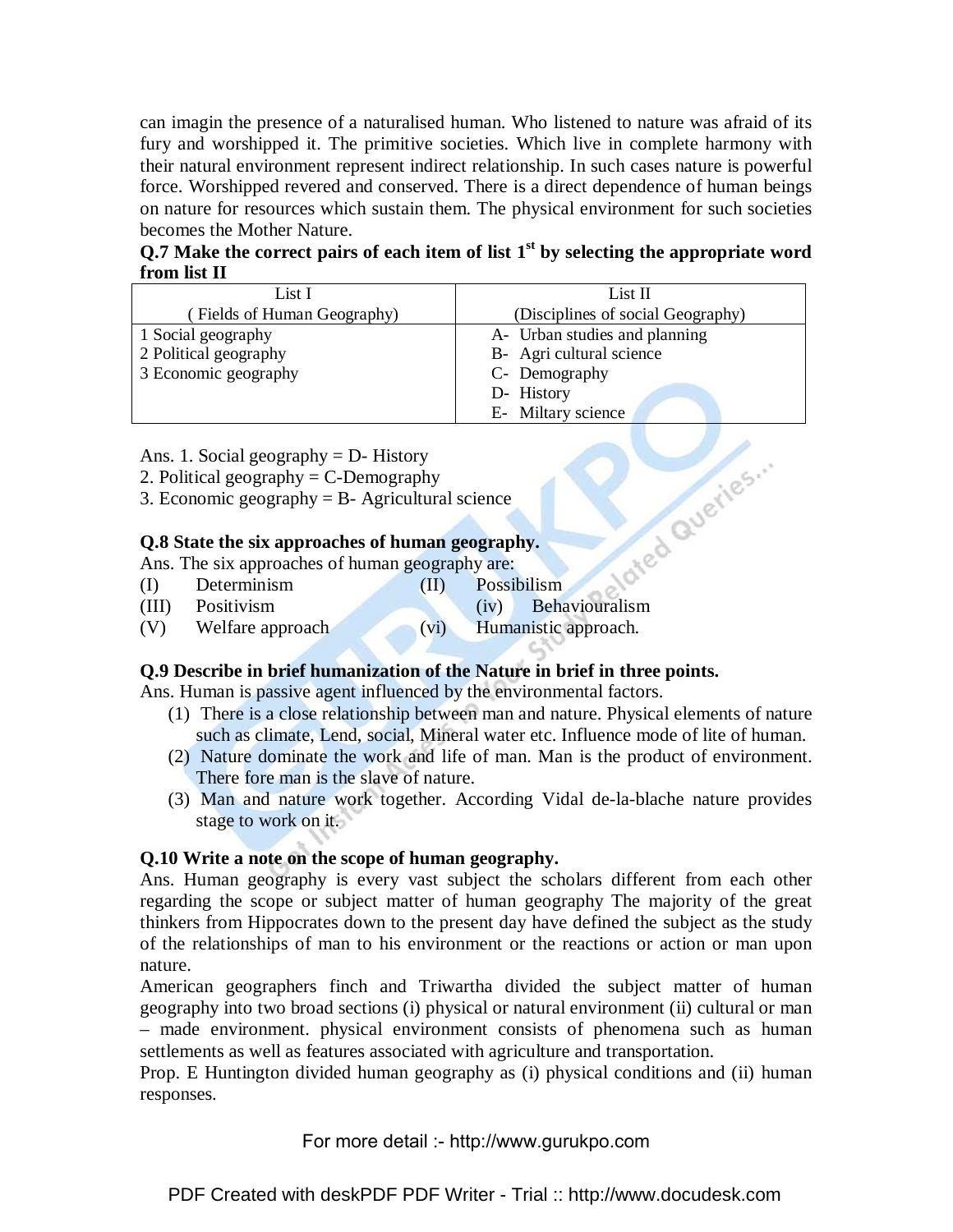Paul Vidal de la blanches work on human geography deals with the worldwide distribution of population and settlements; types and distributing of elements of civilization and various forms of transportation. Jean branches divide human geography into the study of three groups and six types of essential facts (a) those connected with the unproductive occupation of the soil. (b) those connected with the conquest of plants and animals (c) those pertaining to destruction occupation of the soil.

#### **Q.11 Discuss the development of human geography ever since its appearance as a district field of study.**

Ans. Human geography has a very long history of development. It was stimulated in the later half of the  $19<sup>th</sup>$  century with the publication of Charles Darwin's origin of species in 1859. Ratzel (known as father of modern human geography) defined it as the synthetic study of relationship between human and the earth's surface other scholars like E.Semple. Kant. Rilter, Humbolt and febure stressed upon the relationship between social groups and natural environment. This led to the development of concepts like determinism and Possibilism. French geographer videl de la blache emphasised that human geography provides a new understanding of inter- relationship between the earth and the man other scholors like Jean branches hunting ton were also of the same view.

The American geographer's finch and triwartha divided the subject matter of human geography into physical or natural environment and cultural or manmade environment.

Vidal de la blache's work on human geography deals with the worldwide distribution of population and settlements

The subject of human geography continues to grow and has widened considerably over the period. Several new branches emerged out of it like economic geography, historical geography, political and agricultural geography.

#### **Unit – II**

#### **The world Population; Distribution Density and Growth**

#### **Q.1 What are the people in a Country really like?**

Ans. The people of a country like to know how many children are born each year. How many people are dying whether they live, can they read or write and what work do they do etc.

#### **Q.2 Why do people prefer to live in certain region and rat in others?**

Ans. The people prefer to live in certain region where all the basic needs such as food cloth and shelter can be fulfilled.

#### **Q.3 What is population growth?**

Ans. If refers to the change in number of people of a territory during a specific period of time such as a decade or in one year. The change in population can be expressed either in firms of absolute number or in terms of percentage. The mechanism responsible for temporal or spatial population change are birth rates death rates, and migration.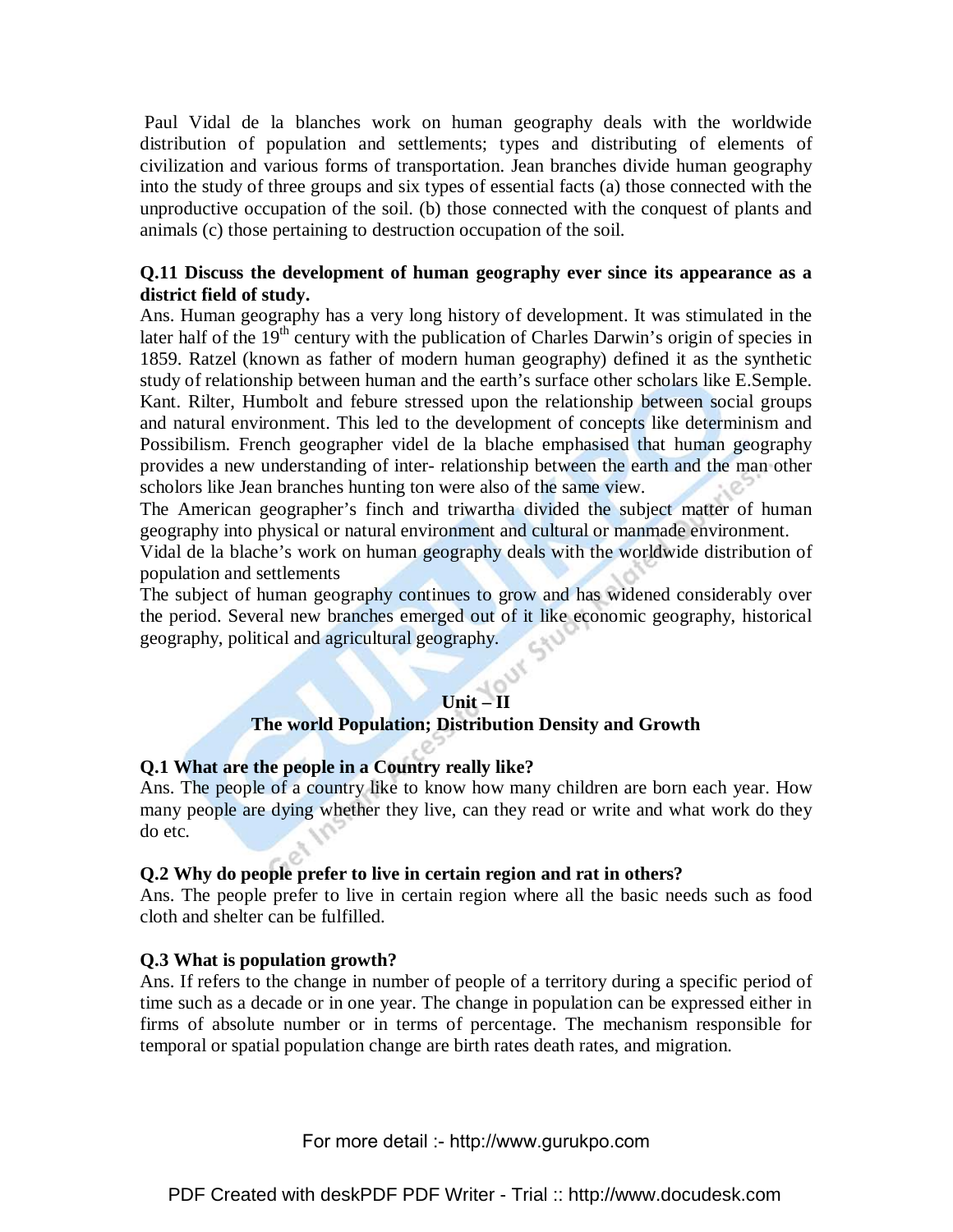#### **Q.4 What are the three components of population change?**

Ans. The three components of population change are

**(1) Birth Date**: - If births exceed death within a given period of time there will be natural a increase in population. If the deaths exceed the position will be reverse.

**(2) Death Rate**: - If is related to the epidemics. Disasters and pro longed famines. These cause rapid increase in deaths within a country consequently there is a rapid change in population.

**(3) Migration**: - if includes migration and immigration migration leads to decrease and immigration leads to increase in population.

#### **Q.5 Name three geographical factors that influence the distribution of population?**

Ans. The geographical factors which influence the distribution of population are.

(i) Availability of water (ii) landforms (iii) Climate (IV) Soils.

#### **Q.6 What is population density?**

Or

#### **Define density of population. How is it calculated?**

Ans. Population density is an important measure to identify and analysis the population the population distribution, it refers to a ratio between the total population and the total land area in a country.

1. Density of population

Total population of an area

olles."

Total area

Density of population can be expressed in the following ways.

**=**

1 Arithmetic population density: - It is calculated by dividing the number of people with the total land area.

2 The physiogical density:-It is a ratio between total population and total cultivated area of a country.

#### **Q.7 Explain with example any three geographical factors which influence the distribution of population in the world?**

Ans. The geographical and economical factors influencing the distribution of population are as under:

- (i) **Relief features**: The reliefs of the land include Plains Mountains and plateaus. Plateaus and mountains due to rugged topography are unfit for human settlements. They provide hindrance in agriculture and transport facilities hence are thickly populated such as plateau of Tibet. Himalayan region. But the plains provide all the facilities for agriculture and transport so they are thickly populated example Ganga – Brahmaputra plains.
- (ii) **Climate**: Climate plays the dominant in determining the means of earning. The region too hot and too could like Sahara and Tundra are thinly populated on the other land, regions having temperate climate are thickly populated such as north-west Europe.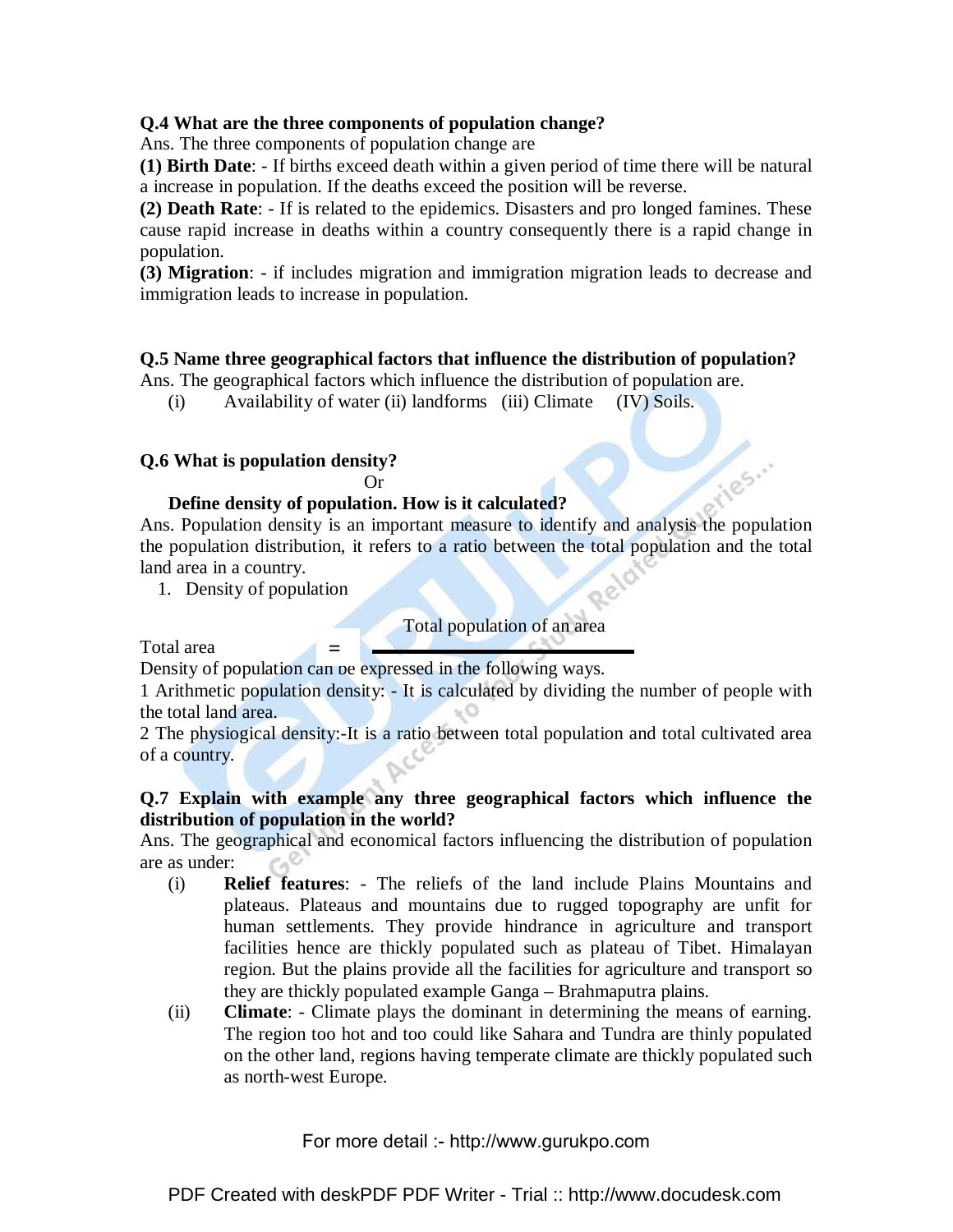- (iii) **Soil**: Soil is the main source of agriculture the most suitable soil for crop production is considered to be Loam and Lava soils the regions of loamy soils are the river valleys such as Ganga and Brahmaputra valley lndus valley are densely populated. The lava soil regions like provisions of U.S.A and Canada. Ukraine region of Russia and Southern plateau of India are also thickly populated.
- (iv) **Natural vegetations**: The natural vegetation also affects the distribution of population in many different ways. The grasslands are must developed agricultural areas and are producing wheat cotton. Sugarcane etc. and areas are thickly populated parts. But thick forest areas like Amazon on basin are thickly populated but the areas of came ferrous and deciduous forests are meeleratly populated.
- (v) Other factors which affect the distribution of population are minerals and sourer of powers.

#### **Q.8 Explain with example of any three economical factors which influence the distribution of population**.

Ans. Economic Factors: - Economic factors include agriculture industries. Means of transport and the market.

- (a) **Agriculture**:- The means of agriculture also affect the distribution of population the old settlement of population are found in this fertile valley of rivers because of agricultural facilities ex: are Yangtise king valley indo – genetic valley
- (b) **Industries**: Industries have become the chief attraction of human settlement because they give employment to the growing population so the industrial complexes are densely populated example U.S.A, U.K., Russia, Japan industrial region.
- (c) **Means of transport**: The regions which possess the facilities of means of transport have already became the industrial centers and with this result centers of thick population. Such are including the industrial as well agricultural regions of the world as means of transport. The regions of Trans Siberian railway have become a source of human settlement.
- (d) **Market**: Market place is the result of industrial output. If It is there it gives empties to the growth of population. All the marketing centers of world are thickly populated region of the world as they provide facilities of livelihood to man.
- (e) **Economic policies**: Economic policies of different countries cause migration of labor from one part of the world to the other. The Indian labour was taken to Mauritius. Trivided and under colonial economic policies.

#### Q.9 **Which are the two sets of factor that influence migration in the world? Explain both the factors with suitable examples.**

Ans. There are two sets of factors. That influence migration in the world. These are;

(1)**Push factors of migration**: - the movement of rural population from rural area towards urban areas is caused by push factors.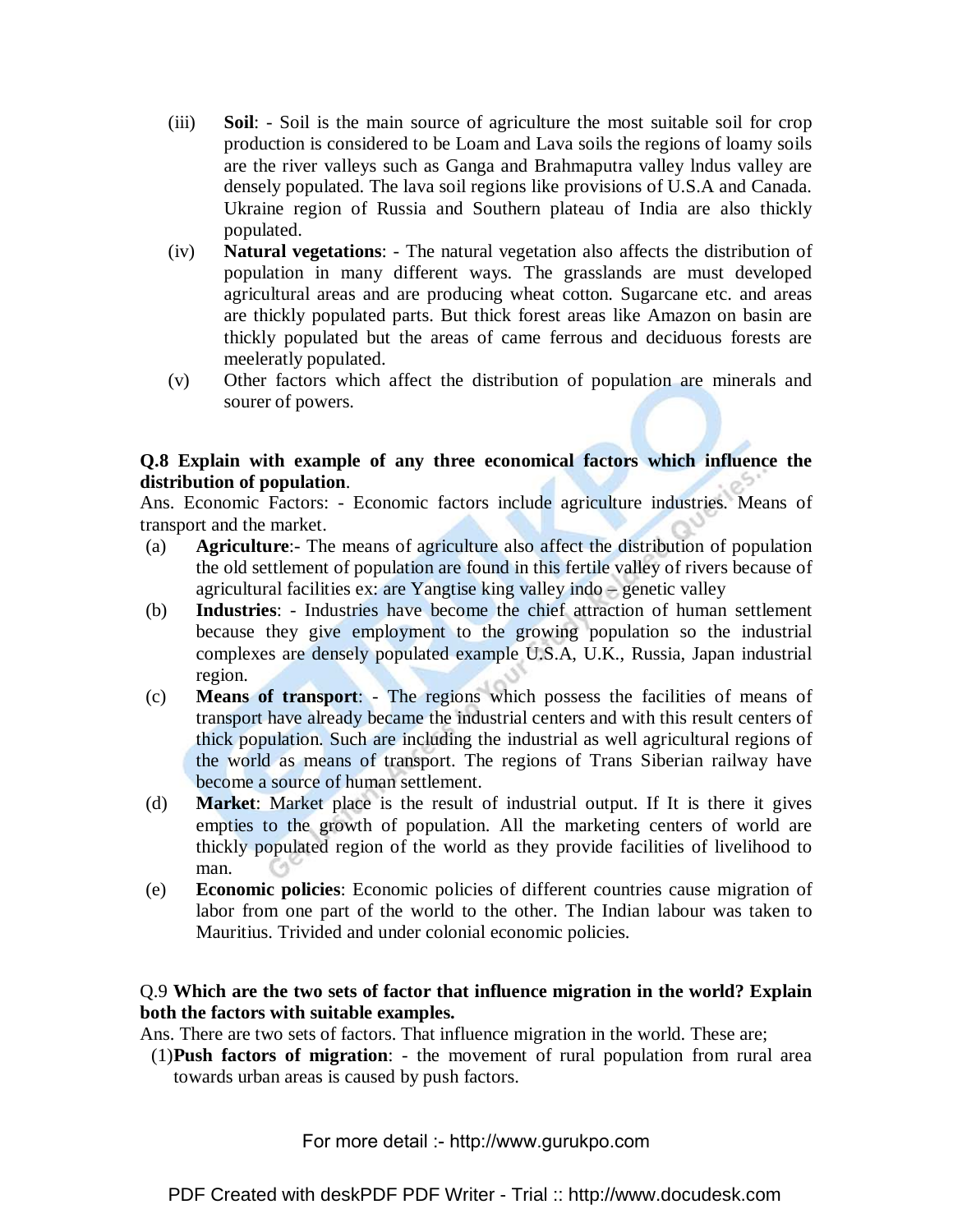- (2)**The adverse** Conditions operating in the rural areas including poverty, unemployment poor facilities of education. Health recreation and other services push the population to seek a living else where.
- (3)**Pull factors**: The movement of people towards urban centers or immigration is caused due to pull factors. The people from rural areas move towards urban for earning their bread.
- (4)**Pull factors are the attractions of city or destination areas**. They include high ways. Cheep land better living conditions and opportunities for economic advancement.

#### Q.10 **What do you understand by population change? Which are the determinants of population change?**

Ans. **Population change**: - Population change are growth of population is the change in the number of population is the change in the number of inhabitants of a territory during a specific period of time. It the population of a given area increases in a specific period of time it is called positive change. If on the other hand. It decreases the area is said to have negative change. Population change can be measured both in terms of absolute numbers as well as in terms of percentage. Natural rate of growth of population is obtained by dividing the difference between births and deaths by population at the thousand but actual growth rate. While calculating the actual growth rate the factor of migration is also taken into account.

#### **Q.11 Discuss the three stages of demographic transition?**

Ans. The population growth rate chiefly depends on birth rate and death rate. There is a close relationship between economic development and population growth, the change in death and birth is known as demographic trend.

The present demographic trend reveals the fact that the average annual growth rate of population in the developing countries is twenty times more than those in the developed countries. Although the crude dearth rate (CDR) in both groups are low, the average cruel birth rate (CBR) in developing countries are nearly three times more than that of the developed countries.

There are four stages of demographic transaction through which every country passes from one phase of economic development to another.

- 1. The first stage represents the demographic trend before the process of economic development began. The population in the countries of Europe, Japan and tribal communities is small and stable over time; both the birth and death rates are very high.
- 2. The second stage begins with technological development industrialization and urbanization. Medical facilities started to improve, so the medical care led to sharp decline in the death rates. Birth rate however remained the same; Pakistan, Bangladesh and India are passing through this stage.
- 3. In the third stage both births and deaths decline appreciably birth rate fluctuated at times. In some of the developed countries of Europe even a fourth stage is being seen. Low birth rates are combined with rising death rates such a trend results in the declining population. In highly developed countries when standard of living is very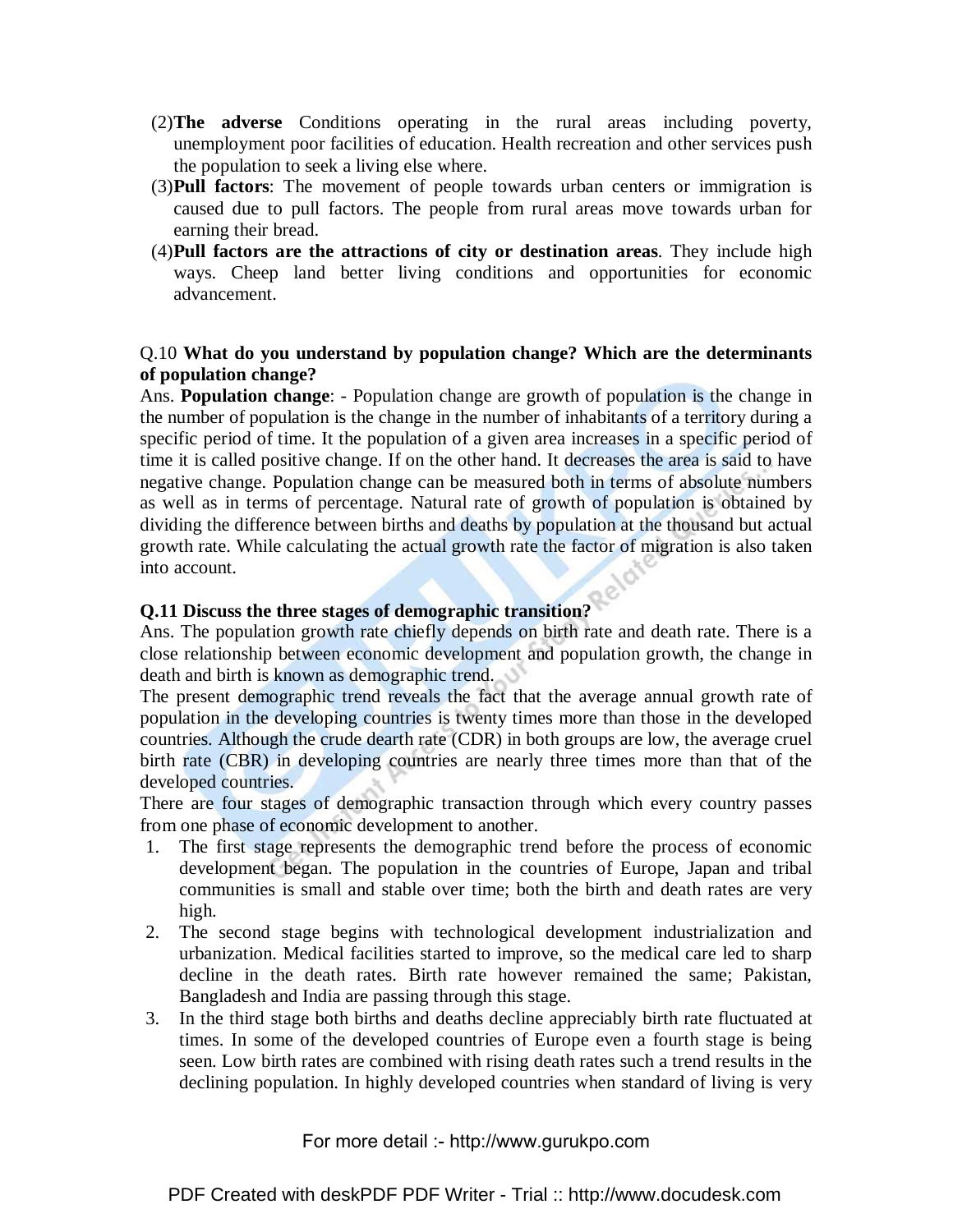high people do not want children. In this situation there is low birth rate and high death rate.

#### **Q.12 Describe in brief the different trends of population growth in the world giving suitable examples.**

Ans. The population growth depends on the food security, health and other facilities. Following are the trends of population growth.

- 1. **Hunting and food gathering stages**: it was the early stage in this stage man lived on hunting animals and gathering food and fishing lived a hard life. The population in 10,000 B.C was between one lakh to 10 lakh people in the world.
- 2. **Period of agricultural revolution**: In this Period man learnt to grow crops and live in small settlements Availability of food gave some stability to man. Hungere and deaths become few. It is estimated that in 6000 BC the population must have stood around so lakh people. In the first century AD. the population was estimated at around 25.6 crore.
- 3. **Period of industrial Revolution**: in the period of industrial revolution population table shows the trends of world population growths.

|                                | table shows the trends of world population growths. |  |  |  |  |
|--------------------------------|-----------------------------------------------------|--|--|--|--|
| Population (in crores)<br>Year |                                                     |  |  |  |  |
| 1650<br>55                     |                                                     |  |  |  |  |
| 1750<br>72                     |                                                     |  |  |  |  |
| 1800<br>93                     |                                                     |  |  |  |  |
| 1850<br>133                    |                                                     |  |  |  |  |
| 1900<br>166                    |                                                     |  |  |  |  |
| 1950<br>251                    |                                                     |  |  |  |  |
| 2000<br>605                    |                                                     |  |  |  |  |

#### Q.13 **Describe in brief five different types of areas of low density of population in the world.**   $RQ$

#### **(C.B.S.E, 2005 Delhi)**

Ans. The population in unevenly distributed some parts of the world are very scantly populated and some are densely populated. The areas of different types of low density are as under:-

- 1. **Difficult terrains and mountains**: The areas including mountain ranges with steep slopes rugged. Topography have the heresh climate do not attract population, Rocky Surface. No soil and other problems also make them the regions of very low density of population,
- 2. **Hot deserts**: These are Sahara, Kalahari Thar etc. where low density of population is found because of scanty rainfull and very hot days these factors do not attract people to settle there. The density of population is less than 10 people / sq.km
- 3. **Cold deserts**: These include the dry areas of central Asia magnolia and areas if Iran has low density of population. The extreme climate with scanty rainfall and hard life restricted population in these areas average density is between 0-3 persons/sq. km.
- 4. **Extremely cold and polar areas**:- In high latitudes around polar regions where snow and ice cover ground for the largest part of the year, Antarctica, a polar continent is totally without any permanent in habitant and the Tundra region around north pole have negligible density of population.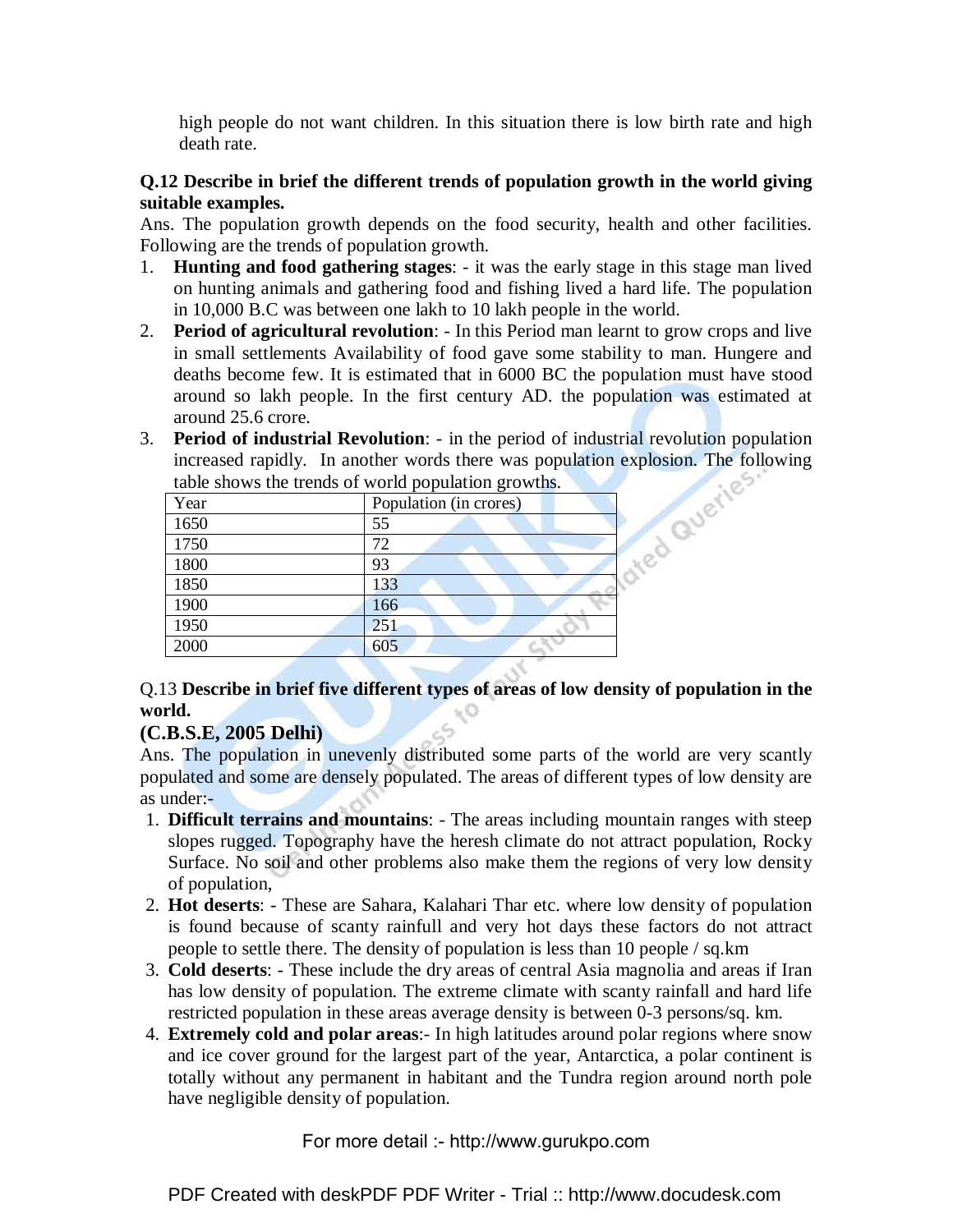5. **Dense forest areas**:- Equatorial forests of Amazon and Zaire restrict people to settle there in extreme heat and humidity marshy land surface and various diseases are the main obstacles for the people to settle there.

#### **Unit – 3 Population Composition**

#### Q.1 **What do you understand by population composition?**

Ans. Population composition refers to those characteristics of population which are measurable and which help us distinguish one group of people from the other age, sex, literacy, occupation are some of the important components which reflect the composition of population. These components in different societies have different proportions. They also affect the life the people in a society and help in setting future agenda for development.

#### Q.2 **How is the sex ratio measured?**

Ans. The ratio between the number of women and men in the population is called sex ratio,

It is calculated using the formula in some countries:

Male population x1000

Female population

1. But in India it is worked out using the formula.

Female population x1000

Male population

Or the number of females per thousand males.

#### Q.3 **What is the significance of age structure?**

Ans. The age structure of a population refers to the numbers of people in different age groups.

- 1. If the number of children in the population is high, the dependency ratio in population will be high and the chances of increase of population in future will also be more.
- 2. The proportion of population in the age group of 15-59 years shows a large working population,
- 3. A large growing population in the age group of 60 or above indicated large expenditure on the care of the aged.

#### Q.4 **What is sex ratio?**

Ans. Sex ratio is the index of balance between males and females in a given population it refers to the number of females per thousand males, the proportion of men and women affects the rate of population growth. In the countries where female deaths exceed the male clearly indicates the poor condition of female on the Contrary where women are treated equal to men and level of literacy is higher the number of females is more than male per thousand. It shows the better condition of females in the society. Sometimes sex ratio increase when there is male out migration under this situation female numbers exceeds the male.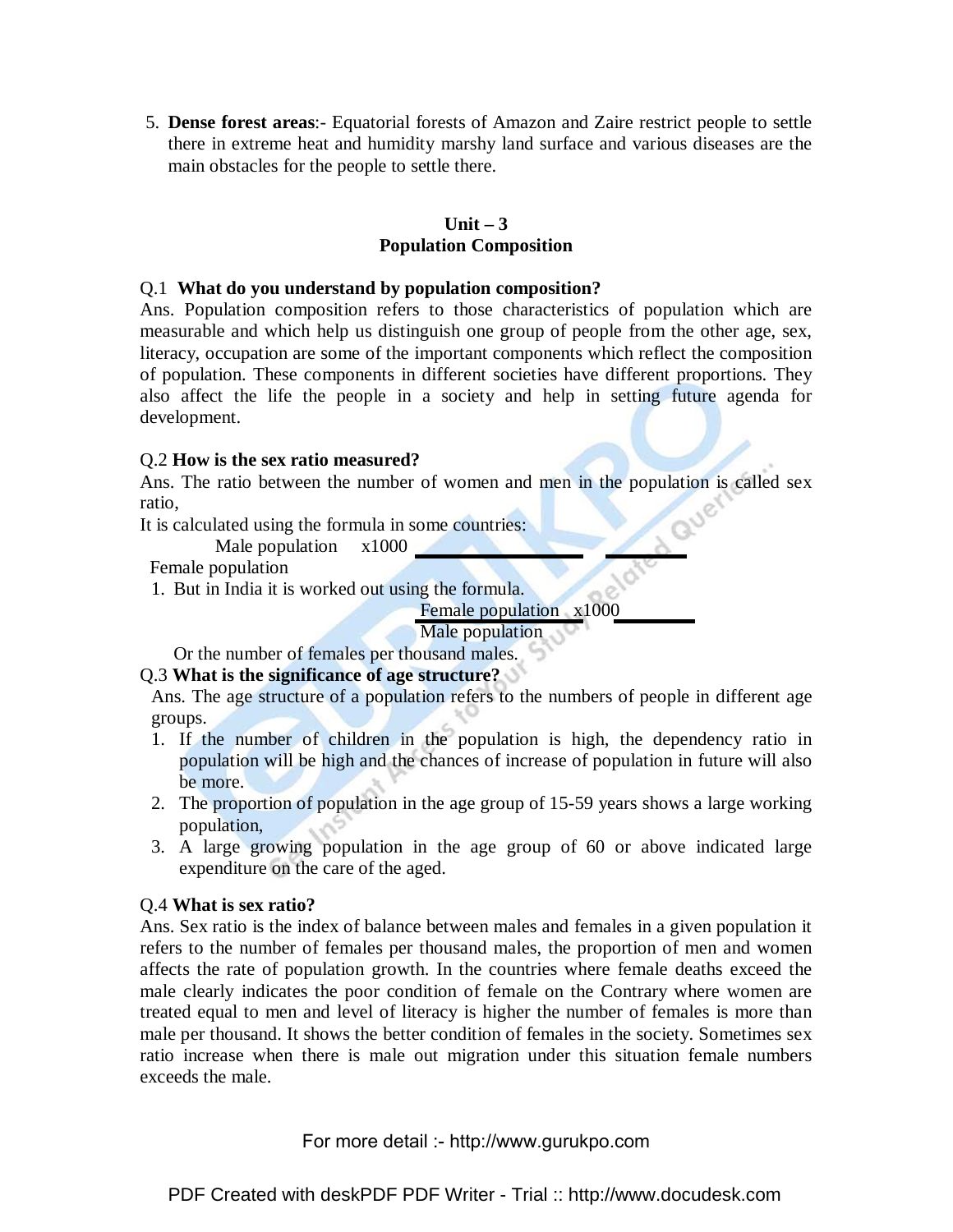#### Q.5 **What is meant by literacy rate? Why is there a wide variation in the literacy rates among different countries of the world?**

Ans. Literacy is that qualitative attribute of population which is a fairly reliable index of the socio-economic development of an area literacy reflects the social aspect of population by which its quality can be ascertained literacy denotes the percentage of people aged 15 years (7 years in India) and above who can with understanding both read and write a short simple statement in their everyday life.

There is a wide variation over the world in the literacy rates, major factors affecting this rate are.

- 1. Level of economic development.
- 2. Level of urbanization: it reflects more facilities and amenities for the People the literacy rate is also very high.
- 3. The rural sectors where agriculture economies prevail have low level of literacy and educational development.

#### Q.6 **On the basis of place of residence classifies the population of the world into two groups; explain two main characteristics of each group of population,**

Ans. On the basis of residence the world population can be classified into two groups.

1. Rural population 2. Urban population

#### **Characteristics**:

- 1. Rural population
- Noted 2. The population living in a village is known as rural population.
- 3. Rural population is mostly engaged in agriculture and other primary occupations,
- 4. Share of rural population is 55% of the whole population of the world.

#### **Urban population**:

- 1. The population in towns and cities is called urban population,
- 2. Urban population is engaged is second and tertiary activities,
- 3. Share of urban population is 45% in the world population.

#### Q.7 **Distinguish between rural population and urban population?**

 $h<sup>o</sup>$ 

Ans.

| <b>Rural Population</b>                       | <b>Urban Population</b>                       |
|-----------------------------------------------|-----------------------------------------------|
| 1 Rural population is mostly engaged in       | 1 Urban population is engage in secondary and |
| agriculture and other primary occupations.    | tertiary occupations.                         |
| 2 Share of the rural population is 55% often  | 2 Share of urban population is 45% in the     |
| whole population of the world.                | world population.                             |
| 3 Population growths are lower in rural       |                                               |
| population in comparison to cities.           | 3 Population growths are higher due to in     |
| 4 Rural life is slow and social relations are | migration.                                    |
| informal and homely.                          |                                               |
| 5 Rural population has no problem of housing  | 4 City life is fast and social relations are  |
| and transportation                            | formal.                                       |
|                                               | 5 Urban populations face problems of housing  |
|                                               | health and drinking water.                    |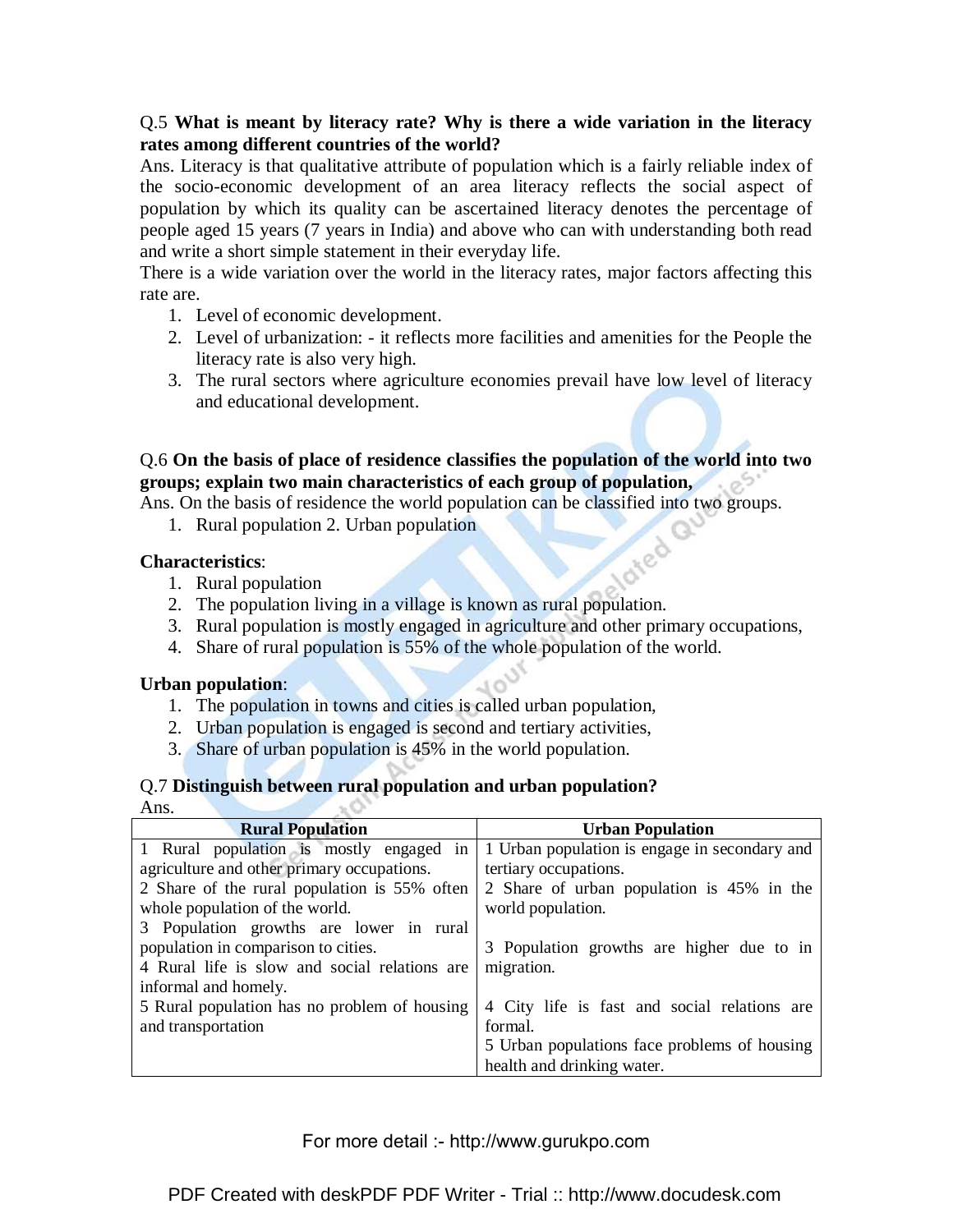#### Q.2 **What do you understand by the occupational structure of population? Name the specific economic activities or occupational categories as identified by United Nations**.

Ans. Occupational structure of population refers to the proportional distribution of people under specific economic activities in any region.

The following categories of the occupations at international level have been identified by United Nations.

1. Agriculture forestry hunting and fishing 2. Mining and quarrying 3. Manufacturing industry 4. Construction 5. Electricity, Gas, Water and health services 6. Unclassified occupations 7. Commerce 8. Transportation and communication.

Children below the working age old people housewives and students are the persons who are not engaged in any economic activity an not the part of active population. The alternative form of classification reduces in the four major groups:

- 1. Primary activities including hunting agriculture forestry and fishing.
- 2. Tertiary activities include transport communication and other services.
- 3. Secondary activities include manufacturing and power.
- 4. Quaternary activities include more intellectual occupations. Whose task is to think research and develop ideas?

#### Q.3 **Distinguish between productive and dependent population?**

| Productive population                 | Dependent population                 |
|---------------------------------------|--------------------------------------|
| 1. These persons are engaged in some  | 1. These are the persons who no      |
| useful productive occupations.        | longer contribute directly to any    |
| 2. Generally persons in the age group | economic activity.                   |
| between 15-59 years come under        | 2. Generally children below 15 years |
| this category.                        | and persons above 60 years belong    |
| 3. Working population is the other    | to this group.                       |
| name for productive population.       | 3. Non-working population<br>come    |
| Working population supports the       | under the category of dependent      |
| dependent population or<br>non-       | population. They depend upon         |
| working                               | productive population for their      |
|                                       | living.                              |
|                                       |                                      |

#### $\text{Unit} - 4$ **Human Development**

#### Q.1 **What are the three basic areas of human development?**

Ans. The three basic areas of human development are as under:

- 1. Access to resources
- 2. Health
- 3. Education

#### Q.2 **Name the four main components of human development?**

Ans. The four main components of human development are as under: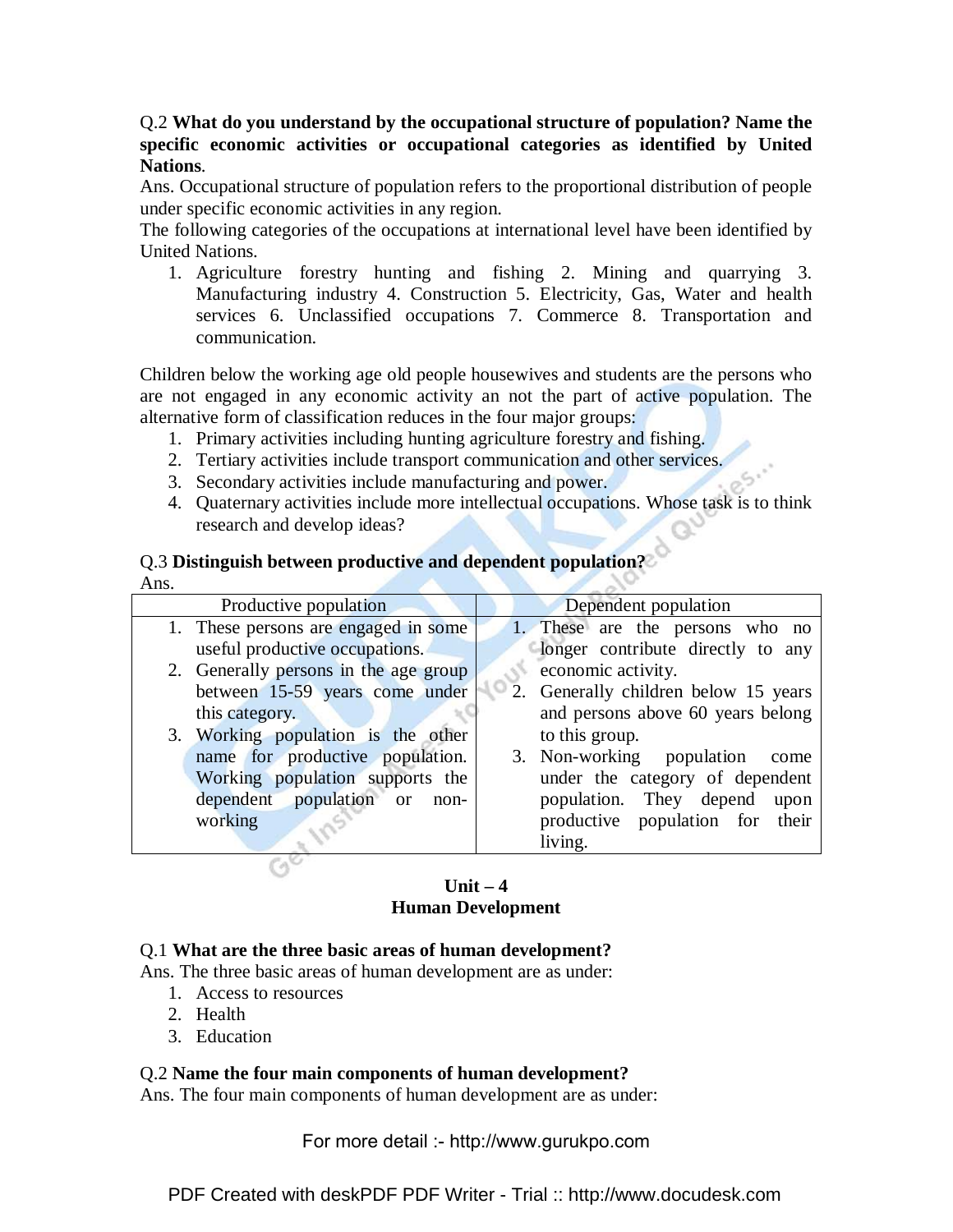- 1. Equity
- 2. Sustainability
- 3. Productivity
- 4. Empowerment

#### Q.3 **How are the countries classified on the basis of human development index?**

Ans. Countries can be classified in to three groups on the basis of the human development scores earned by them. These are:

- 1. **High human development countries**: Countries who have a score of over 0.8 are under this group. According to the human development report of 2005 this group includes 57 countries.
- 2. **Medium human development countries**: Those countries who have the score between 0.5 up to 0.799 are under this groups. There are 88 countries in this group.
- 3. **Low human development countries**: The countries having the score below 0.5 are under this group. These are 32 countries.

#### Q.4 **Which region experienced several of H.D. Since 1990?**

Ans. Twenty countries of world particularly located in sub Saharan Africa Eastern Europe and the CIS countries separated from the former U.S.S.R have experienced reversal of H.D. Since 1990 because of HIV\AIDS.

#### Q.5 **What do you understand by the term human development?**

Ans. The concept of human development was introduced by Dr. Mahbub-ul Haq. He has deserted human development as development that enlarges people's choices and improves their lives. The basic goal of development is to create conditions. Where people can live meaningful lives. Development means a qualitative change which is always value positive. This means that development cannot take place unless there is an increment or addition to the existing conditions. Development occurs when posititive growth take place.

A meaningful life is not just a long one. It must be a life with some purpose. Leading a long and healthy being able to gain knowledge and having enough means to be able to live a decent life are the most important aspects of human development.

#### Q.6 **Write a short note on the human development situation of any SAARC country?**

Ans. **The Human development of India**: as compared to pre-independent days India has done well is development in general but is ranks  $115<sup>th</sup>$  among  $162$  countries in terms of the U.N.D.P Index and is placed in the group of countries with medium human development.

Economic growth is one of the means to achieve the goal of human development. Growth in economy and productivity can be assessed with the help of G.N.P and per capita income G.D.P at constant price (1993-94) was Rs. 1404.66 billion in 1950-51 and 1150 billion in 1999-2000. The following table shows growth in gross domestic product and Net per capita national product 1950-51 to 1999-2000.

Long and health……………………………………………. In come.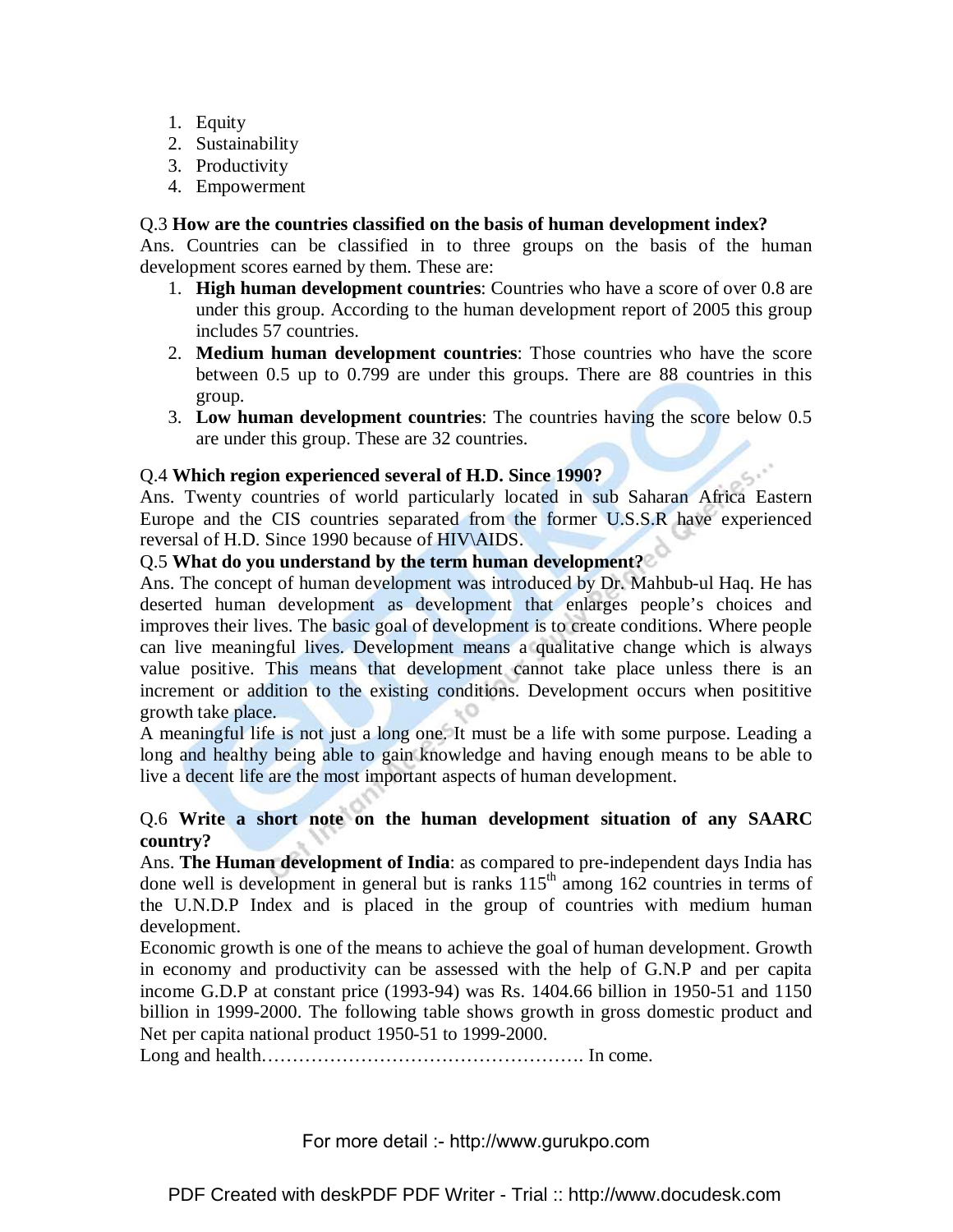long and healthy life education and decent standard of life. Human development is a process of widening people's choices as well as raising the level of well being the four approaches as indicators of human development are:

- 1. **Health indicator**: Health is major component of human development. It is measured in terms of birth rate and death rate.
- 2. **Life Expectancy**: With the declining vital rates life expectancy of birth has gone up it was only 37.1 year for male and 36.2 years for female in 1951. It went up to 62.30 year and 65.27% years respectively during 1996-99.
- 3. **Social Indicates**: Education is universally recognized as a major component of human development. As such a minimum level of literacy sums to be essential for a population to break out of the union circle of poverty.
- 4. **Economic indicates**: an essential part of the human development is economic productivity can be assessed with the help of grass national product and per capita income.

#### Q.8 **What is human development? Explain with examples the four pillars of human development in the world.**

Ans. The concept of human development was introduced by dr. makbul. He has described human development as development that enlarges people's choice and improves their lives.

The four pillars are of human development are:

1. Equity 2. Sustainability 3. Productivity 4. Empowerment.

#### **Unit – 5 Primary Activities**

#### Q.1 **Future of shifting cultivation is bleak discuss.**

Ans. Shifting cultivation is practiced by tribes in topics particularly in Africa tropical south and central America and south east Asia. The forests are cleared and some crops such as tapioca, cassava, yam maize, millet etc. are grown now a day the area under shifting cultivation is deceasing. It has destroyed the environment and resulted in soil erosion. So these tribal's are being settled. So settled agriculture is taking place of shifting cultivation. It is a hoped that it will not last long.

#### Q.2 **market gardening is practiced near urban areas. Why?**

Ans. Market gardening specialise in the cultivation of high value crops such as vegetable, fruits and flowers. These are grown to meet the daily demand of urban areas. That is why this market gardening is practiced near the urban areas. The products are supplied to the towns and cities to meet their demand.

#### Q.3 **Large scale dairy pharmacy is the result of the development of transportation and refrigeration. Explain?**

Ans. Dairy farming is depends on quick means of transportation. Dairy products are perishable goods, so it needed daily market Development of transportation and refrigeration system boost the dairy farming in large scale.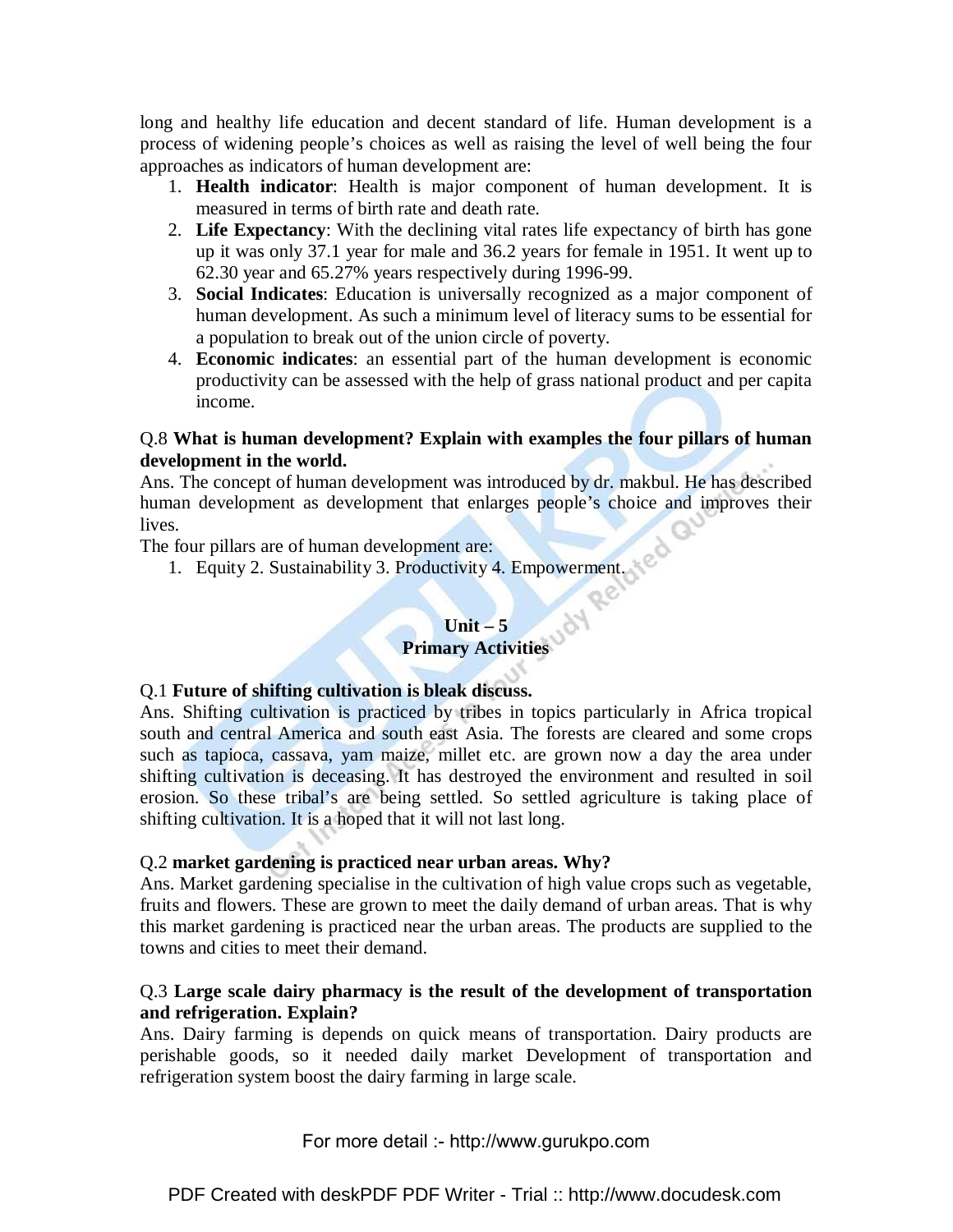#### Q.4 **Explain primary secondary and tertiary activities with suitable example.**  Ans.

- 1. **Primary Activities**: These activities are directly related to physical conditions. Men obtain products directly from nature through these activities. These activities include gathering hunting, fishing, mining etc.
- 2. **Secondary activities**: Man changes the form of raw materials This increases the value and utility of products. Examples manufacturing dairy farming commercial fishing etc. Are the secondary activities.
- 3. **Tertiary activities**: these include all kind of service and occupations such as education, health tracts and transport.

#### Q.5 **What is pastoral Nomadism? State its four characteristics**.

Ans. Pastoral Nomadism is a type of animal grazing in which herdsmen from one place to another with their animals moving is search of fodder and water. Animals are grazed to meet the basic necessities of life of the people, characteristics:<br>
1. They depend entirely on the natural vegetation.<br>
2. Nomadic trib meet the basic necessities of life of the people, characteristics:

- 1. They depend entirely on the natural vegetation.
- 2. Nomadic tribes keep on moving in search of water and grass.
- 3. It is confined to dry areas.
- 4. Cattle fulfill the needs of the local people.
- 5. Transhumance is practiced on hill slopes.

#### Q.6 **Why is the agriculture most important activity in the world?**

Ans. Agriculture is most important activity because:

- 1. Agriculture provide food to the whole population of the world.
- 2. About 50% of the world's population in engaged in this activity Actual work force is 49% in agriculture according of H.D.R. 2002.
- 3. It is an ancient occupation of man.
- 4. Agriculture is the mainstay of the economy of many countries.
- 5. It also provides raw material for contain agro-based industries and also provides commodities for export world over.

#### Q.1 **Which criteria were used by D. Witlessly to classify agricultural regions of the world?**

Ans. Mr. D. Witlessly employed five criteria to classify agricultural regions of the world. These are

- 1. Crop and livestock combination
- 2. Intensity of land use
- 3. Degree of mechanization and of farm produce
- 4. Degree of mechanization and
- 5. Types and association of buildings and other structures associated with agriculture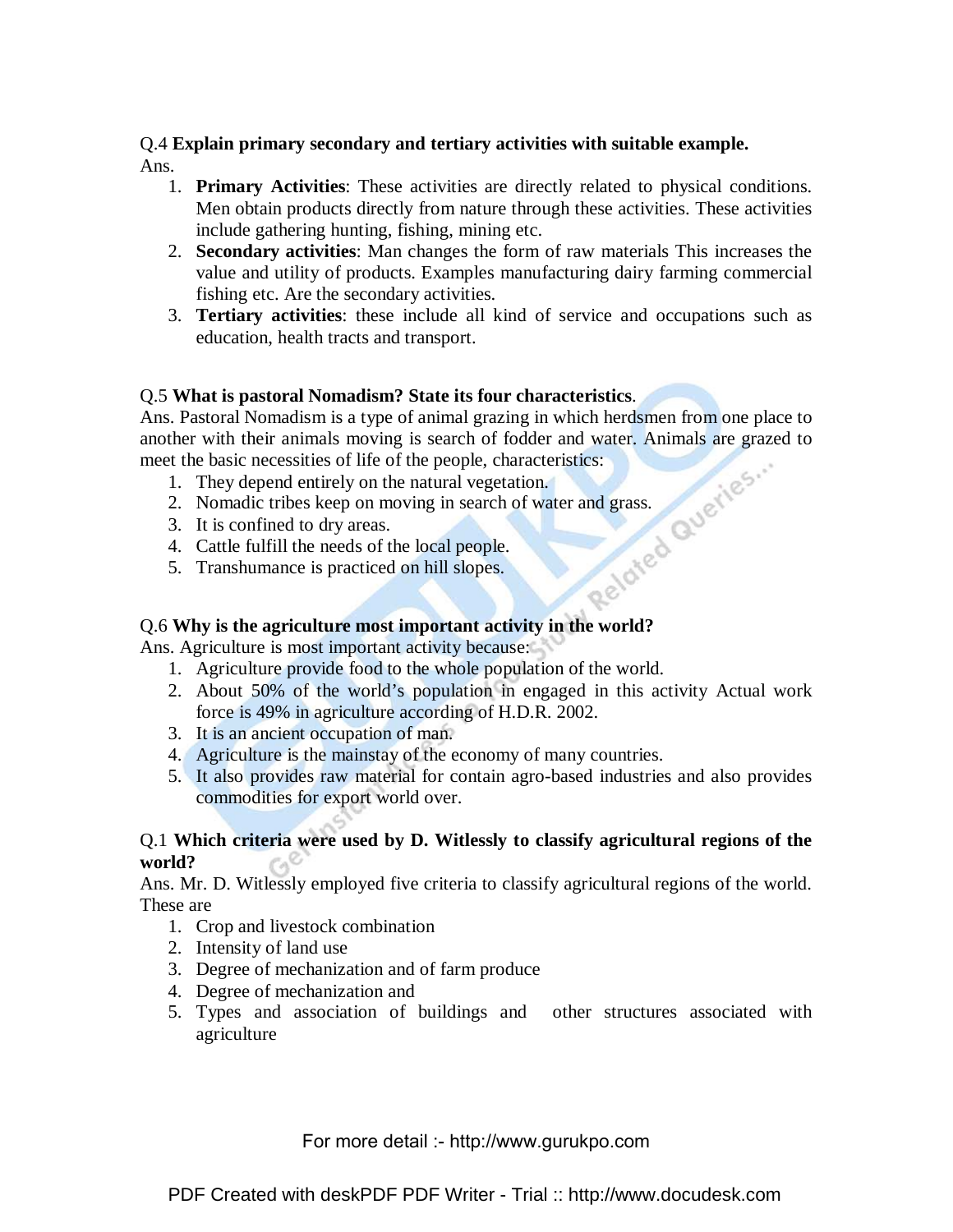|      | <b>Industrial Revaluation</b>              |    | <b>Information Revolution</b>                           |
|------|--------------------------------------------|----|---------------------------------------------------------|
|      | with<br>1. The industrial started<br>the   | 1  | Information revolution started in the                   |
|      | invention of steam engine                  |    | later part of $20th$ century. With the                  |
| 2.   | The industrial revolution changed the      |    | production<br>and<br>transmission<br>of                 |
|      | course of development                      |    | knowledge.                                              |
| 3.   | Industrial revolution relied on the use    | 2. | The use of information technology in                    |
|      | of energy stored in nature in the from     |    | various sectors of our life and living                  |
|      | of coal and petroleum                      |    | world opens up new and greater                          |
| 4.   | If helped in avoiding the hard and         |    | opportunities for development.                          |
|      | tiresome manual labour. How should         | 3. | Information revolution has its potential                |
|      | manufacturing switched to factory          |    | in human beings.                                        |
|      | based manufacturing                        | 4. | There has been a remarkable growth in                   |
|      | 5. Industrial revolution established a new |    | the science and technology based                        |
|      | relationship among human<br>being.         |    | industrial complexes.                                   |
|      | machines and resources.                    | 5. | This revolution involves technologies                   |
| 6.   | The demand of $-$ raw<br>material          |    | related<br>computer,<br>tele-<br>$\bullet$ to $\bullet$ |
|      | generated by the industrial revolution     |    | broad-casting<br>communication,<br>and                  |
|      | result to colonization by European         |    | electronics.                                            |
|      | countries in Asid and Africa.              | 6. | It is the application of knowledge and                  |
| 7.   | Consequently Europe<br>becomes             |    | information to generation<br>and                        |
|      | developed and countries of Asia which      |    | information processing devices.                         |
|      | were once developed become less            | 7. | The information technology<br>has                       |
|      | developed.                                 |    | revolutionised the technical elements                   |
|      |                                            |    | of industrial structure and society.                    |
| >2.5 |                                            |    |                                                         |

#### Q.2 **Distinguish between industrial revolution and information revolution.** Ans.

## Q.3 **What are market grading and horticulture?**

Ans. Market garding and horticulture Specialise in the cultivation of high value crops such as vegetables, fruits and flowers, solely for the urban markets. It is both labour and capital intensive and lays emphasis on the use of irrigation, selected seeds, fertilizers, insecticides etc.

This type of agriculture is well developed in densely populated industrial districts of north west Europe, in north eastern united states of America and the Mediterranean regions. The Netherlands specializes in growing flowers and horticultural crops specially tulips, which are flown to all major cities of Europe .

Where farmers specialise in vegetables only, the farming specialises in vegetables only, the farming is know as truck farming. The distance of truck farms from the market is governed by the distance that a truck can over overnight, hence the name truck farming.

#### Q.4 **What are Co-operative farming?**

Ans. 1. A group of farmers farm co-operative society by pooling in their resources voluntarily for more efficient and profitable farming. Individual farms remain intact and farming is a mater of co-operative initiative.

2 The co-operative societies help the farmers, to procure all the important, inputs of the farming, sell products at the most favorable terms and help processing of quality products at cheaper rates.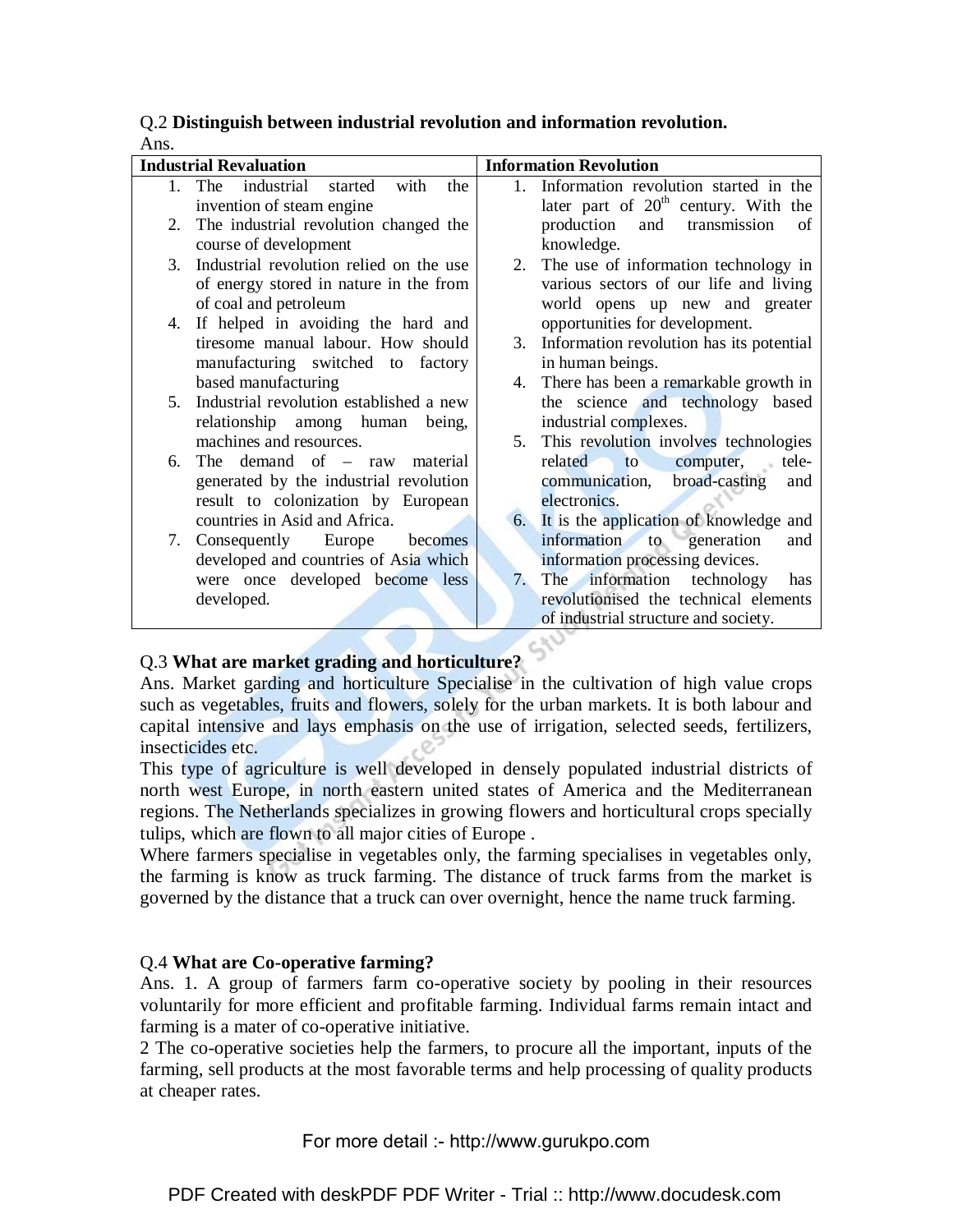3 Co-operative movements originated over a country ago and has been successful in many western European countries like Denmark, Netherland, Belgium, Sweden, Italy etc. In Denmark, the movement has been so successful that practically every farmer is a member of co-operative. Cooperative farming is also practiced in Mexico, Japan, India and Pakistan.

#### Q.5 **Why inhabitants of coastal and plain regions are engaged in fishing and agriculture respectively?**

Ans. Coastal Regions: The inhabitants of coastal regions are engaged in fishing. Fish has been the source of food. There is vast area in the form of sea for the fish. That is why the inhabitants of coastal regions are engaged in fishing.

On plain Regions:- The inhabitants of the plain regions are engaged in agriculture. Agriculture can be practiced in only plain areas conveniently. In plains which are found in river Valleys water supply is available regularly and soil is also fertile. That is why the agriculture is practiced by the inhabitants of plains.

#### Q.6 **Write a note on hunting and gathering.**

Ans. Hunting and gathering.

The early humans led a simple though arduous life. Their needs were limited and they moved from place to place in search of food and water. They hunted animals and gather. Fruits, nuts roots etc. hunting and gathering is the oldest human activity since the appearance of human on the earth.

All humans on the earth lived as hunters and gatherers until 12,000 years ago. They occupied all the space on hearths which was worth living.

They did not live a settled life but frequently moved from one place to another is search of food. People lived in small groups with no private property. They used very simple tools and weapons such as spears bow & and arrows. They also practiced fishing. The forgers & successfully occupied a wide variety of habitats. Local available material were used for their clothing and shelter.

#### Q.1 **What is the Proportionate increase in the production of bauxite from 1970 to 1999?**

#### **Why has the production of bauxite or been steadily increasing since 1970? Give four reasons.**

Ans. The proportionate increase in the production of bcuxite from 1970 to 1999 2.03 times.

The reason for the increase are:

1 Bauxite is an ore of aluminum which is widely used in a variety of ways.

2 For making aero plane which is an important means of transport.

Being a good conductor it is widely being used in electrical industry.

4 Being light it is used for packing

5 It is also used in house hold sector in the form of utensils and for construction.

#### Q.8 **What is mining? Name the two types of mining give one characteristics of each type.**

Ans. Mining means the removing of rock material form the earth's surface for processing so that they are made more beneficial.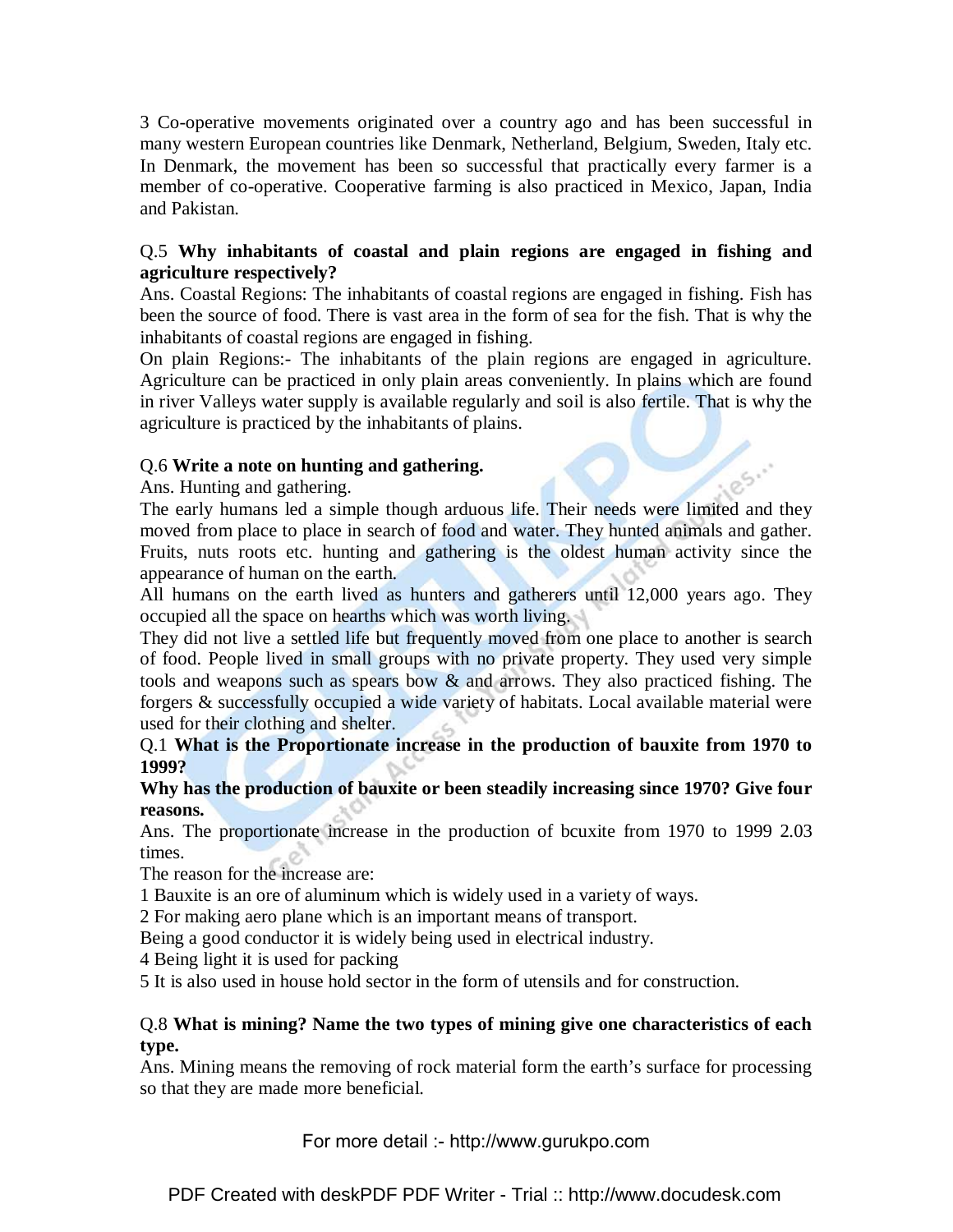There are two types of mining

1 **Surface mining**: - It is also called open cast mining, it is easier method of mining because mineral rocks are just lying on the surface. Underground mining. It is also called & shaft mining vertical or inclined shafts and horizontal tunnels are made and connected with underground galleries or passages, Rocks are extracted and transported to the surface through these passages.

Q.9 **Write four major uses of copper. Name the two leading copper producing countries of the world.** 

Ans. Uses of copper.

- 1. It is good conductor of electricity.
- 2. It is used in various electrical instruments
- 3. It is used in telephone industries and automobiles
- 4. It is used in manufacturing of utensils.
- 5. It is also used as along in producing brass, bronze and nickel, silver.

#### Q.10 **Differentiate between pastoral Nomadism or nomadic herding and commercial livestock rearing.**

| <b>Pastoral Nomadism (Nomadic Herding)</b> |    | <b>Commercial Livestock Reaming</b>       |
|--------------------------------------------|----|-------------------------------------------|
| 1. Nomadic herding is an extensive form    |    | Commercial grazing is a large scale       |
| of animal grazing on natural pastures      |    | domestication of animals on permanent     |
| where Nomadic tribes move from             |    | grasslands where fodder crops and         |
| place to place in search of water and      |    | grasses are grown throughout the year     |
| pastures                                   |    | 2. It is practiced in sparsely populated  |
| 2. It is confined to sparsely populated    |    | areas where cattle ranches cover more     |
| areas where surplus land is available      |    | than 15,000 Sq. Kms.                      |
| 3. It is practiced in semi-arid area of    |    | It is practiced in temperate and tropical |
| central Asia Africa and S.W Asia           |    | grasslands where temperature<br>and       |
| 4. Nomadic herding is character send by    |    | rainfall conditions are moderate          |
| seasonal movement of animals (The          |    | 4. Because food supply is permanent       |
| transhumance in hilly area)                |    | there is no movement of animals the       |
| 5. A variety of animals are kept in        |    | cattle ranches are permanent.             |
| different regions a adapting<br>to         | 5. | One or two kinds of cattle are kept for   |
| environments                               |    | specific products such as wool dairy      |
| 6. It is subsistence form of grazing the   |    | products.                                 |
| life of nomads depend upon animals         | 6. | It is commercial form of grazing cattle   |
| for food clothing shelter and transport    |    | are kept to produce the products of       |
| 7. It is practiced by nomadic tribes.      |    | meat wool hides dairy products for        |
|                                            |    | exports                                   |
|                                            |    | 7. It is practiced in some developed      |
|                                            |    | countries like Austs.                     |

#### Q.2 **Discuss the positive and negative impacts of industrial revolution.**

Ans. Industrial revolution which was started with the invention of steam engine has both positive and negative impacts.

#### **Positive impacts;**

1. Industrial revolution changed the course of development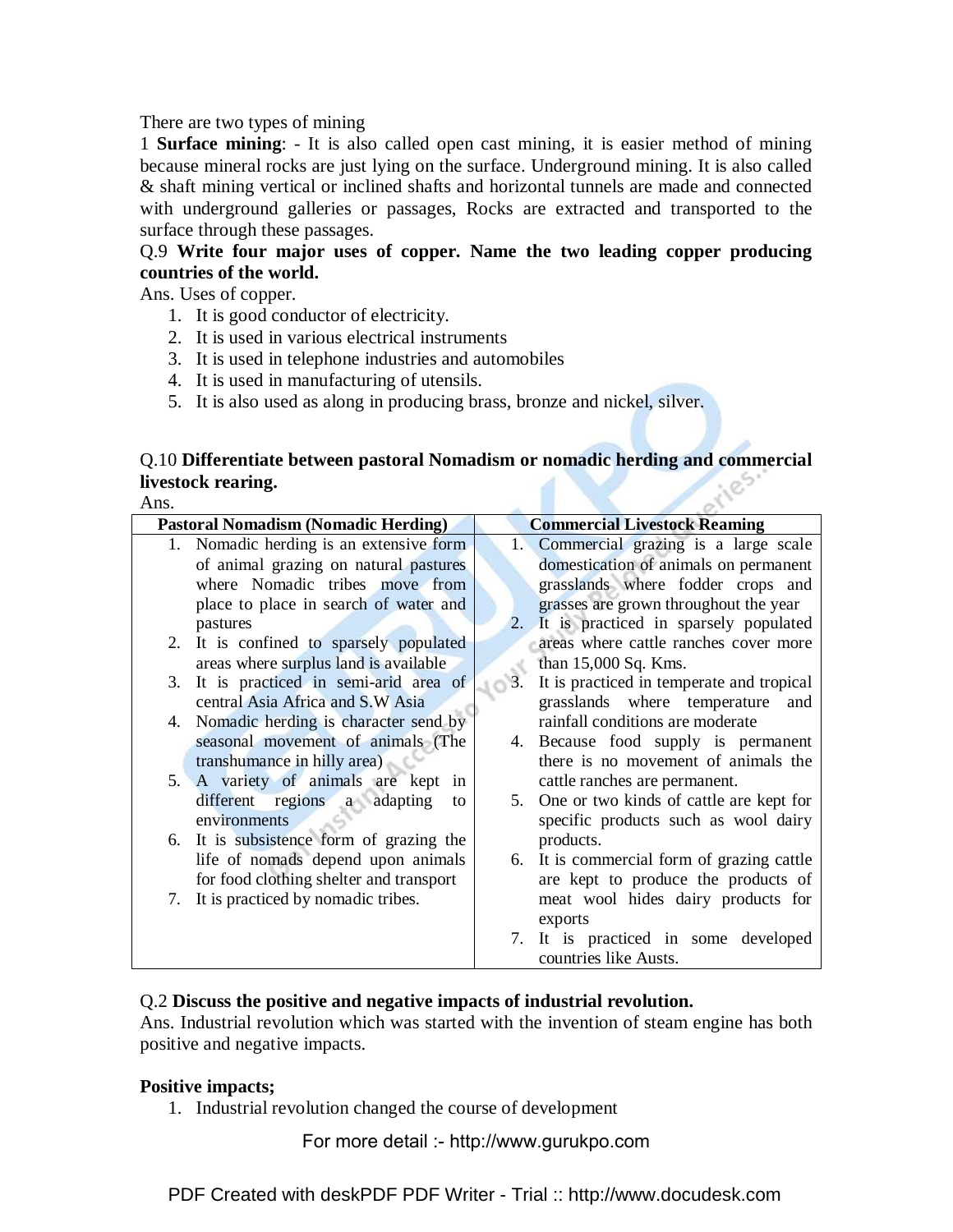- 2. It helped the people to avoid the drudgery of manual labour while producing non agricultural commodities on the large scale.
- 3. The production of various types of goods in the form of cotton and woolen clothes was started on large scale.
- 4. People started to become rich and wealthy
- 5. The standard of living of people became higher.
- 6. The fields of education, transport, and trade experience rapid development.

Negative Impacts

- 1. Europeans exploited their colonies and enriched their own countries.
- 2. The natural resources in Europe were limited. Hence the possibilities of development were also limited. So Europeans colonised other countries for their factories.
- 3. Europeans used to purchase raw material at cheap rate and used to sell finished goods at higher rates on their colonies.
- 4. Europeans destroyed handicraft industries of colonised countries.
- 5. The undeveloped Europe became a developed one rapidly while other countries became remained poor because they were deprived of their resources.

#### Q.3 **Describe the main features of pastoral nomadism and the areas associated with it.**

Ans. The main features of Nomadism or nomadic herding are

- 1. In nomadic herding the animals depend entirely on the natural vegetation.
- 2. Herdern neither grow fodden crops nor do they grow grass for the animals.
- 3. Nomadic herders with their animals wonder from one place to another in search of grass and water.
- 4. In some regions nomadic herders migrate reason ally during summer they take their animals to the highlands and in winter they shift to plains.
- 5. Most of the necessities of life of the nomadic herders. Are met by the animals' products. They use milk and meat for their food.
- 6. They also exchange animals' products for obtaining other articles of daily use with salt, kerosene etc.
- 7. The animals reared by them are sheep cattle, goats, yak camels and reindeers.

The three regions of nomadic herding are

- 1. Nomads of tundra region: This region extends from Northern part of Scandinavia to Siberia.
- 2. Nomads of central Asia: This region is extending from central Asia to Magnolia including Tibet, Russia, Turkmenistan, Arabia, Iran and Afghanistan.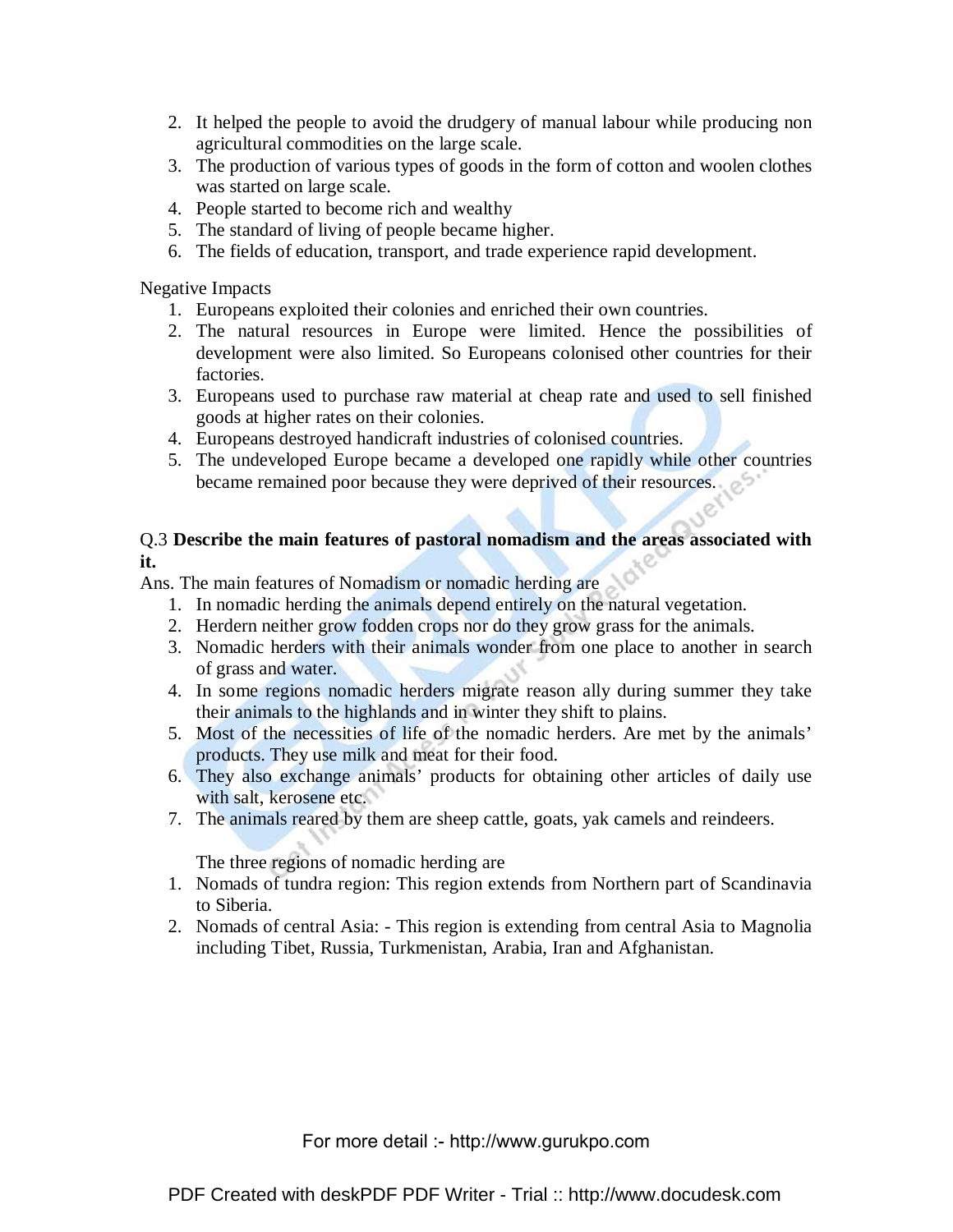#### **Unit – 6 Secondary Activities**

#### Q.1 **Explain the concept of high Technology or high tech Industry**.

Ans. High technology or simply high: - Tech is the latest generation of manufacturing activities. It is best under stood as the application of intensive research and development (R & D) efforts leading to the manufacture of products of an advanced scientific and engineering character. Professional workers make up a large share of the total work force. These highly skilled specialists greatly outnumber the actual production workers. Robotics on the assembly line computer aided design (CAD) and manufacturing electronic controls of smelting and refining processes, and the constant development of new chemical and pharmaceutical products are notable examples of high teach industry neatly spaced, low modern dispersed office plant. Lab buildings rather than massive assembly structures, factories and storage areas mark the high tech industrial landscape planned business parks for high tech start up have become port of regional and local development schemes. High tech industries which are regionally concentrated. Self sustained and highly specialized are called techno poles. Silicon Valley new San Francisco is an example of techno pole

#### Q.2 **What are secondary activities and why are they called secondary?**

Ans. Industries which are involved in making more valuble and useful goods from the products of primary activities such as agriculture; forestry, fishing and mining are called secondary activities, manufacturing of cloth from cotton suger from sugarcane etc. are the examples of secondary activities.

#### Q.3 **What are the basis of classifying industries?**

Ans. Industries can be classified on the following basis;

- 1. On the basis of size: Cottage, small scale and large scale.
- 2. On the basis of size of operation; Heavy and light in dustries.
- 3. On the basis of output: Basic industries and consumer goods industries.
- 4. On the basis of input: Agro-based mineral bassed industries.
- 5. On the gas is of ownership: public private and joint sector industries.

#### Q.4 **Give two examples each of basic and consumer goods industries?**

Ans. Basic industries are those industries which produce goods used by other industries as raw materials eg. (1) Iron steel industries and (2) chemical industry.

Consumer goods indushies: - one those which produce goods for finale consumption e.g. (1) Edible oil industry (2) Tea industry.

#### Q.9 **Write a short nate on the Ruhr coal field Germany.**

Ans. This is one of the major industrial regions of Europe. Coal and steel formed the basis of the economy but as the demand for coal declined the industry shrinking. Even after the iron ore was exhausted the industry remained using imported are brought by water ways to the Runr.

The Ruhr region is responsible for so per cent of Germany's total steel production. Changes in the industrial structure have led to the delay of some areas and there are problems of industrial waste and pollulion. The future prosperity of the ruhr is based less

For more detail :- http://www.gurukpo.com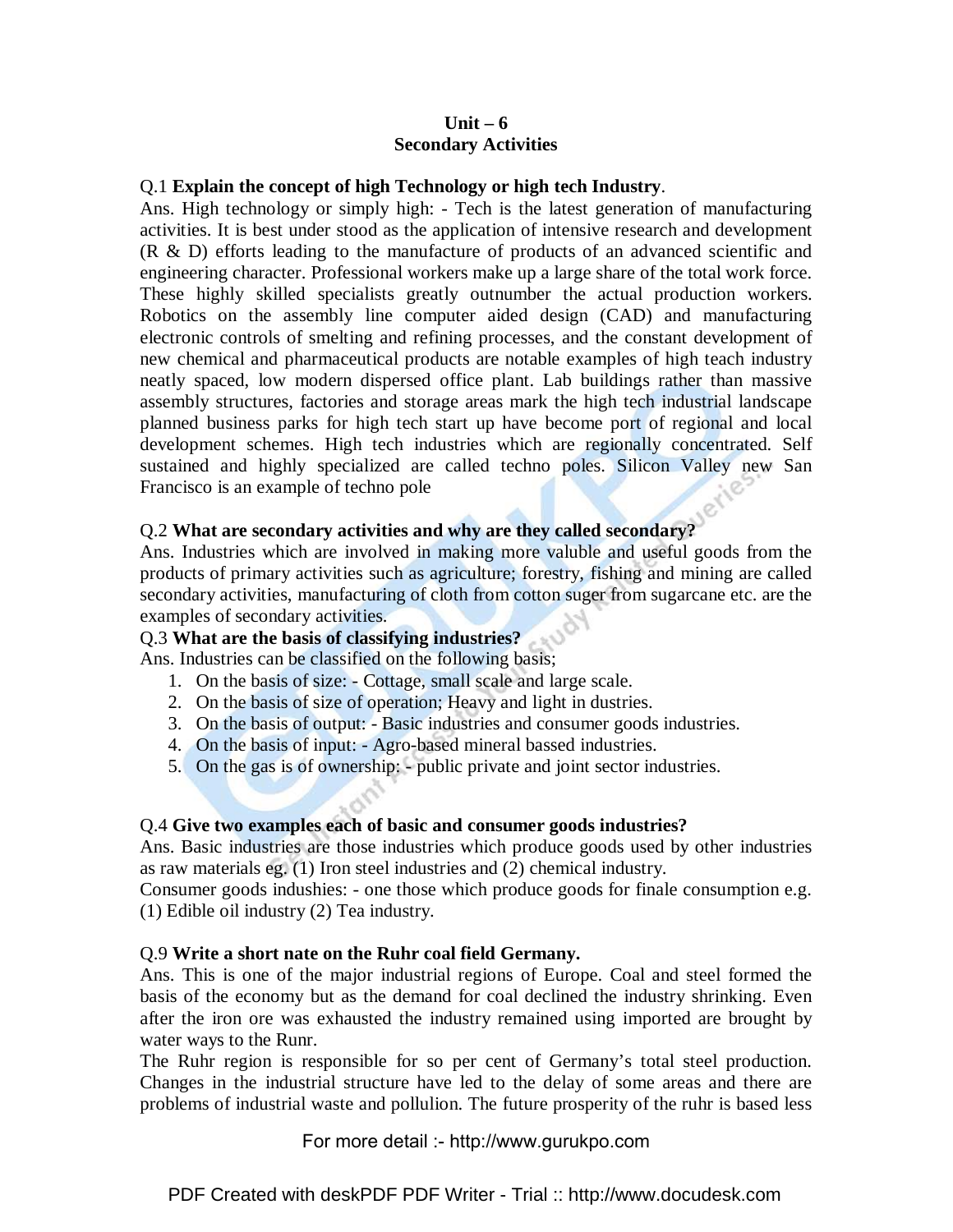on the products of coal and steel for which it was initally famous and more on the new industries like he huge opel car assembly plant new chemical plants universities.

#### Q.10 **What do you mean by an industrial estate?**

Ans. An industrial estate is an area of planned industrial development area. It is sited away from residential areas where there are good communications especially by road. On the estate roads link standard factory units of different sizes available for rent and sites are offered for purpose built units designed by individual companies. The estates provide services like banks and public houses, and usually has plenty of car parking and good public transport services to the residential areas.

#### Q.11 **What is technopole?**

Ans. Technopole is a planned development within a concentrated area above where high technology is emerging in the industrial production. Techopoles include science or technology parks science cities and other high tech industrial complexes techno poles are emerging in advance industrialized countries such as U.S.A, U.K. France and germany. A few technopoles or technology parks have developed in India- Bangalore and Noida are the best examples.

#### Q.12 **Differentiate between primary and secondary activities.**

| <b>Primary Activities</b>                   | <b>Secondary Activities</b>                                                                          |
|---------------------------------------------|------------------------------------------------------------------------------------------------------|
| 1. Primary activities pertain to extraction | These activities in clued industries that                                                            |
| of raw materials from the earth's           | transform raw materials in to finished                                                               |
| surface.                                    | goods having higher a value.                                                                         |
| 2. Primary activities included hunting      | 2. Manufacturing cotton textile from                                                                 |
| and gathering fishing forestry etc.         | cotton and iron and steel from ore come                                                              |
| 3. Primary activities are almost the only   | under secondary activity.                                                                            |
| source of food supply and raw material      | $\begin{array}{ c c c }\n\hline\n\bullet & 3\n\end{array}$<br>Secondary activities have their impact |
| for industries.                             | on education health transport and trade                                                              |
|                                             |                                                                                                      |

#### Q.13 **Name the three groups of industries of the word classified on the basis of their size and write one characteristic of each group**

Ans. The industries are classified on the basis of their size are:-

- 1. Cottage industry: Characteristics: These industries are run by craftsmen with the help of family members in their home.
- 2. Small scale industries: Characteristics: These industries are developing from of cottage industries. They run by a group of skilled craftsman.
- 3. Large scale industries:- Characteristics:- Large scale industries use power driven heavy machines in the production process large power supply is required to run machines

#### Q.14 **Write a short note on textile industries.**

Ans. These are labour- intensive industries that require less skilled, low-cost workers. The production steps include sppinning of fiber, weaving of yarn and finishing of fabric manufacturing is concentrated in countries where the main raw material- cotton is grown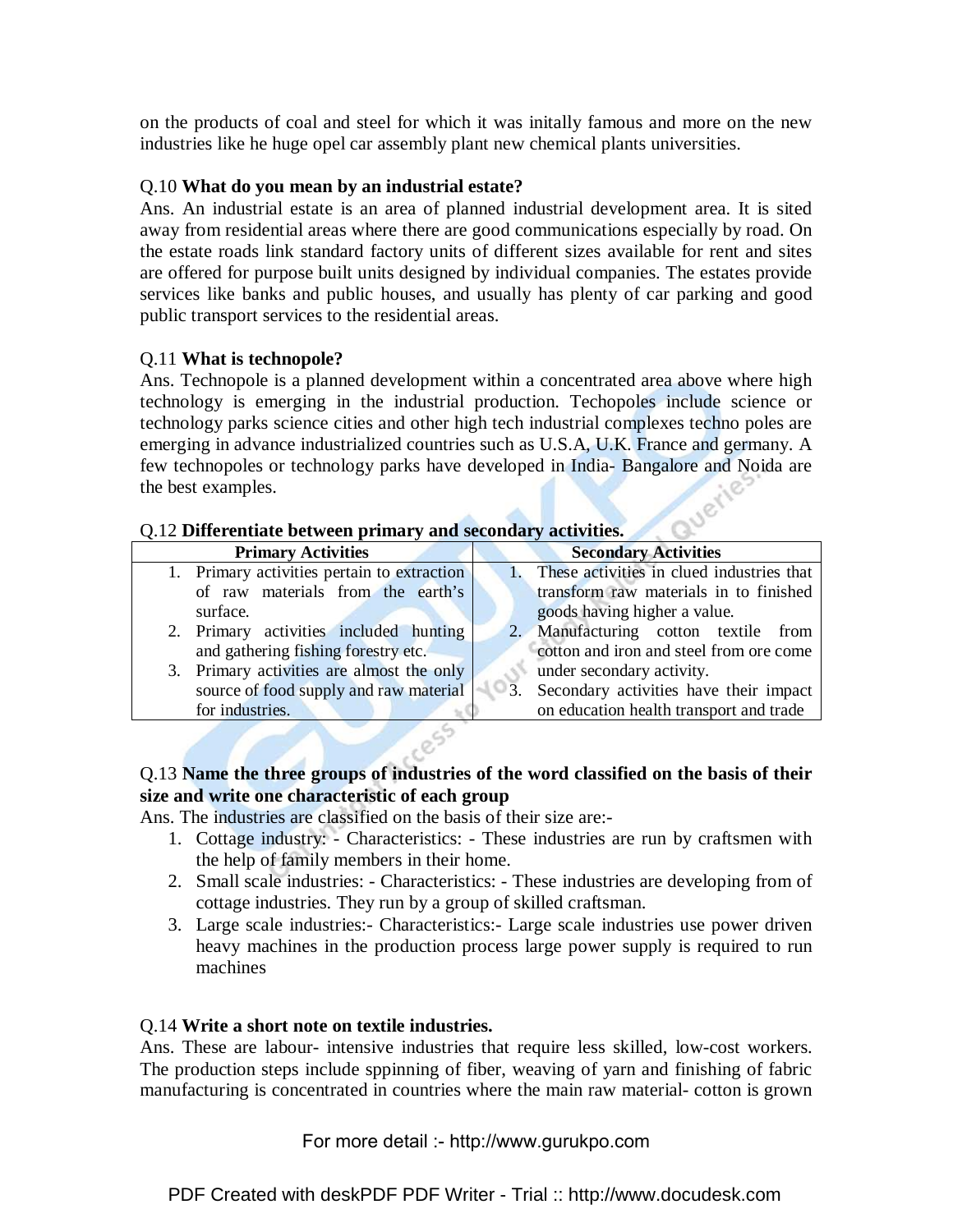china, India Pakistan, USA and Uzbekistan grow and produce more than half of the world's cotton and cotton textiles. The U.K. North West Europe and Japan are also leading manufactures depending on imported fiber and yarn Europe alone accounts for nearly half of the world cotton imports. The industry has now declined in many countries but the main centers still remain.

In India, Mumbai Ahmadabad, Kanpur, Surat, Coimbatore, are important centres of cotton textiles industry.

#### Q.15 **Distinguish between small scale industry and large scale industry.**

#### Ans. **Small Scale industry**

- 1. These industries are the developed form of cottage industries they run by a group of skilled crafts men.
- 2. Raw material if not available locally it is obtained from outside.
- 3. They use small machines which are run by power
- 4. Its products are sold in the market through traders.
- 5. The expansion in the scale of production in the house hold industry provide base for small scale industry
- 6. Paper goods, Toys earthen wares, furniture's electrical goods utensils etc. are the example of small scale industry.

#### **Large Scale industry**

- 1. Large scale industries use driven heavy machines in the production process large power supply is required to run machines.
- 2. The raw materials are brought from distant areas.
- 3. Power driven heavy machines are used.
- 4. The products are sold in national and international market.
- 5. Large amount of capitals is invested and thousands of laborers work. The products are heavy
- 6. Modern iron and steel industry Petro chemical industry and available industry come under this category.

#### **Unit -7 Tertiary and quaternary activities**

#### Q.1 **Explain retail trading service**.

Ans. Retail trading service is the business activity concerned with the sale of good directly to consumers. Most of the retail trading take place in the fixed establishments or stores salely devoted to selling activity. Street peddling handcarts. Trucks door to door mail order telephone, atomic vending machines and internet are example of non story retail selling.

#### Q.2 **Name of the fast emerging countries of medical tourism in the world.**

Ans. The countries immerging centers of medical tourism in the world are India: - It has emerged as the leading country medical tourism in the world. The other countries are Thailand Singapore and Malaysia.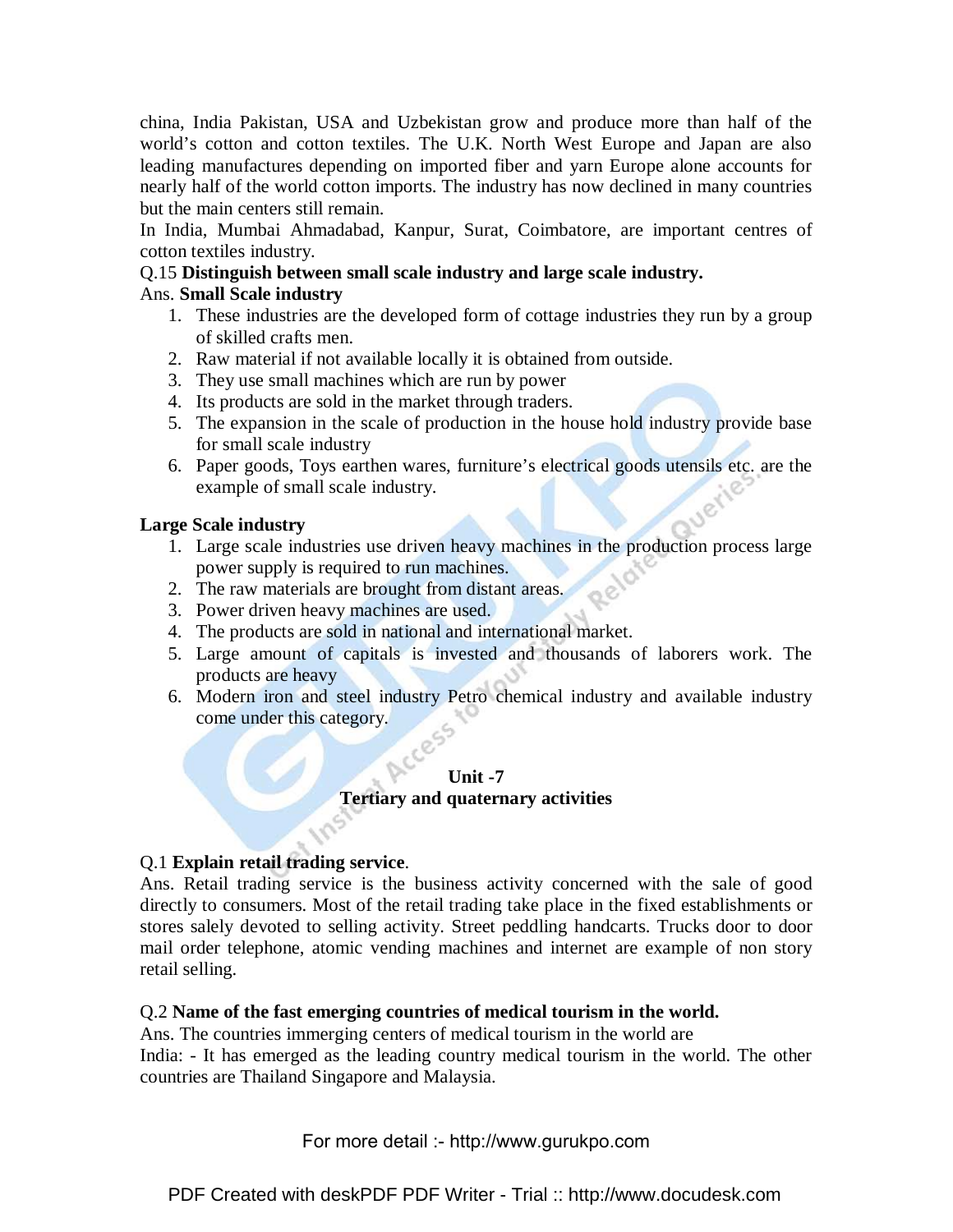#### Q.3 **What is digital divide**.

Ans. Opportunities emerging from the information and communication technology (ITC) based development is unevenly spread across the globe. The countries can provide ICT access and benefits to its citizens is the deciding factor. While the developed countries in general have surged forward the developing countries have lagged behind and this is known as the digital divide.

#### Q.4 **Describe quaternary services**.

Ans. Quaternary services are developed from of services these include specific knowledge technical skill competence of communications and administrative competence.

#### **Advantages**

- 1. Countries develop economically advance.
- 2. These activities involve a small but growing proportion of population
- 3. The vast majority of employment is found is information technology.

#### Q.5 **What are the kpo and BPO**?

Ans. KPO stands for knowledge processing out sourcing Kpo enables companies to create additional business opportunities BPO Stends for business process outsourcing it is information driven knowledge outsourcing.

Q.6 **Why did manufacturing decline in the advanced ecomies**. Ans. In advanced countries or economies service based development has been very rapid. Highly qualified people are perfering jobs in the tertiary and quaternary sector. Manufacturing sector is located in the developing countries due to low wages. In advanced countries prices of products are too high.

During the development process a normal course of events take palace. There is a transition of dominance of manufacturing sector tertiary and quarternary sector employment shifts continuously into services in the advanced countries.

#### Q.7 **What are quinary activities**.

Ans. Quinary ativities are services that focus on the creation re-arrangement and enter pretation of new and exciting ideas, data interpretation and the use and evaluations of new technologies often referred to as the gold collar Profession', they represent another subdivision of the tertiary sector representing the special and highly paid skills of senior business executives, government officials and legal consultants etc.

#### Q.8 **What are the major components of services**

Ans. Major Components of services may be grouped as follows.

- 1. Business services including advertising legal services, public relations and consultancies.
- 2. Finance, insurance and real state including saving and banking services.
- 3. Whole sale and retail trading linking the producers with consumer's personal services such as maintenance services beauticians and repair works.
- 4. Transport and communication including post and telegraph service.
- 5. Entertainment including television radio, films and publishing.
- 6. Government services including bureaucrats police army etc.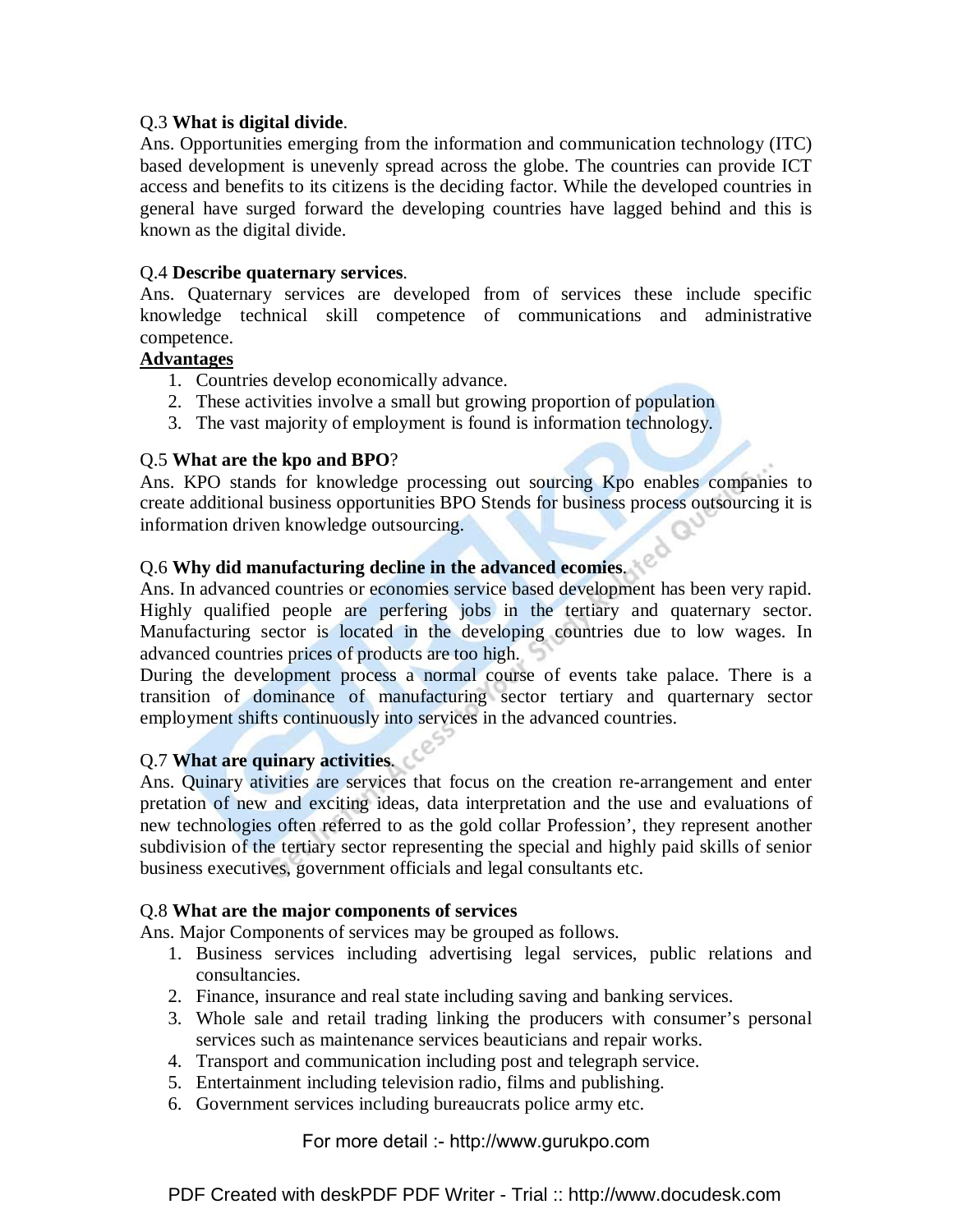#### Q.9 **Why does the service sector generally concentrated in the developed countries? Explain three reasons with suitable example.**

Ans. 1. The rising per capita income in the developed countries has generated proportionately larger in the demand of many kind of services

2 The increasing value of times has led to more household functions being accomplished outside home.

3 There is a demand for educational services at all levels with the increase in demand for literacy and computer skill of work places.

#### Q.10 **State three characteristics each of tertiary and quaternary activities.**

#### Ans. **Tertiary activities:-**

- **1.** These activities revolve round the intangible outputs.
- **2.** These are called Service
- **3.** These in help in the transportation and movement of goods from one place to another. ories."

#### **Quaternary**

- **1.** The term quaternary basically refers to the more intellectual occupations
- **2.** Their task to think research and develop ideas.
- **3.** In most advanced nations, the quarterly activities involve a small but growing proportion of the population?

#### **Q.11 Services are very important components of modern economic development.**

Ans. In modern times services sector is increasing to national wealth employment particularly high wages job is shifting continuously into service sector in developed countries.

Its importance is growing not only as on accessory to manufacturing or to the people at large but it is also gaining its importance as an exporter:

The major components of the services are:

- 1. Business Services including advertising legal services public relation and conselling.
- 2. Finance insurance and real estate include savings and Investment banking etc.
- 3. Wholesale and retail trading links the producers with consumers and personal services.
- 4. Transport and communication include railways Roadways and shipping airlines etc.

Q.12 **Explaining………………………………………………………………..Services**.

Ans. There is great importance of transport and communications services. There are called the lifelines of a country transport is a service or facility by which persons goods and property are carried from one place to another. It is an organized industry carded to satisfy mans basic need of mobility.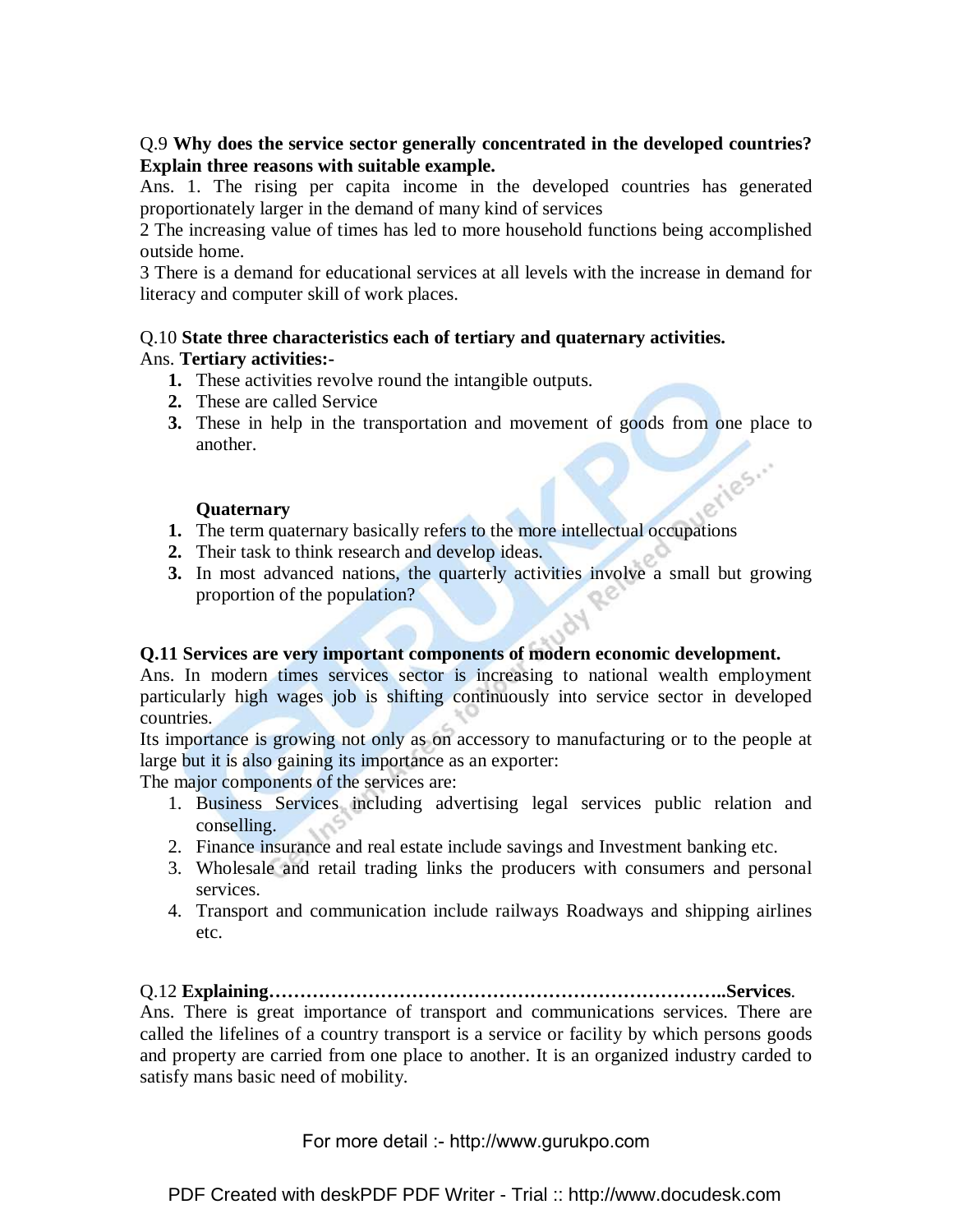Communication services involve the transmission of words and messages and facts etc. message are carried by hand, animals, road, rail and buy air certain developments such as mobile phone and satellites have made communication independent of transport. The means communications are: Radio, T.V. Telephone mobile, telex etc.

#### Q.13 **What are the ……………………………. Features**?

Ans. Quaternary activities are developed from of services these include specific and knowledge. Technical skill administrative competence etc.

- 1. They are called gold color activities
- 2. They represent another subdivision of the tertiary sector representing the special and highly paid officials.
- 3. Over half of all workers in developed economies are engage in these activities
- 4. These are knowledge based industries.

#### **Unit - 8 Transport and Communication**

#### Q.1 **Write a note on the development of Satellite Communication in India.**

Ans. USA and Soviet Union have been pioneers in space research. They successfully launched Space Crafts to find out Scientific Fact, and thus, Means of Communication were revolutionised. Indian space research scientists took a lead in the development of Satellite Technology. India entered in the field by launching her first Satellite Aryabhatt on 19<sup>th</sup> April 1975.

After this Bhaskar-I was sent into space on 7<sup>th</sup> June 1979. Later on India launched APPLE Satellite through Arian Rocket on 18<sup>th</sup> June 1981.

INSAT I-A and I-B Satellites with improved information technology were sent into the space on  $10^{th}$  April 1982 and  $30^{th}$  August 1983 respectively. They provided the facilities of television programmes in all parts of India. They also helped internet facilities long distance development of clephone and Communication has become efficient and effective. Now we receive information about the weather on TV and forecasting about Cyclones, storms etc. is done effectively. India's full fledged meteorological satellite. METSAT launched on 11<sup>th</sup> September 2002 is likely to give valuable information about weather conditions.

#### Q.2 **Give a short account of Panama Canal Route and Suez Canal Route.**

Ans. Panama Canal: It was built by USA. The Canal connects two big oceans Atlantic and Pacific and brings East and West Coast of North America in closer contact. Its length is 80 km. width 100 to 300 meters and depth is about 13 meters. 48 ships pass through this Canal daily. It is in possession of government of Panama. The Colon City is situated on Atlantic Ocean and Panama City on Pacific Ocean.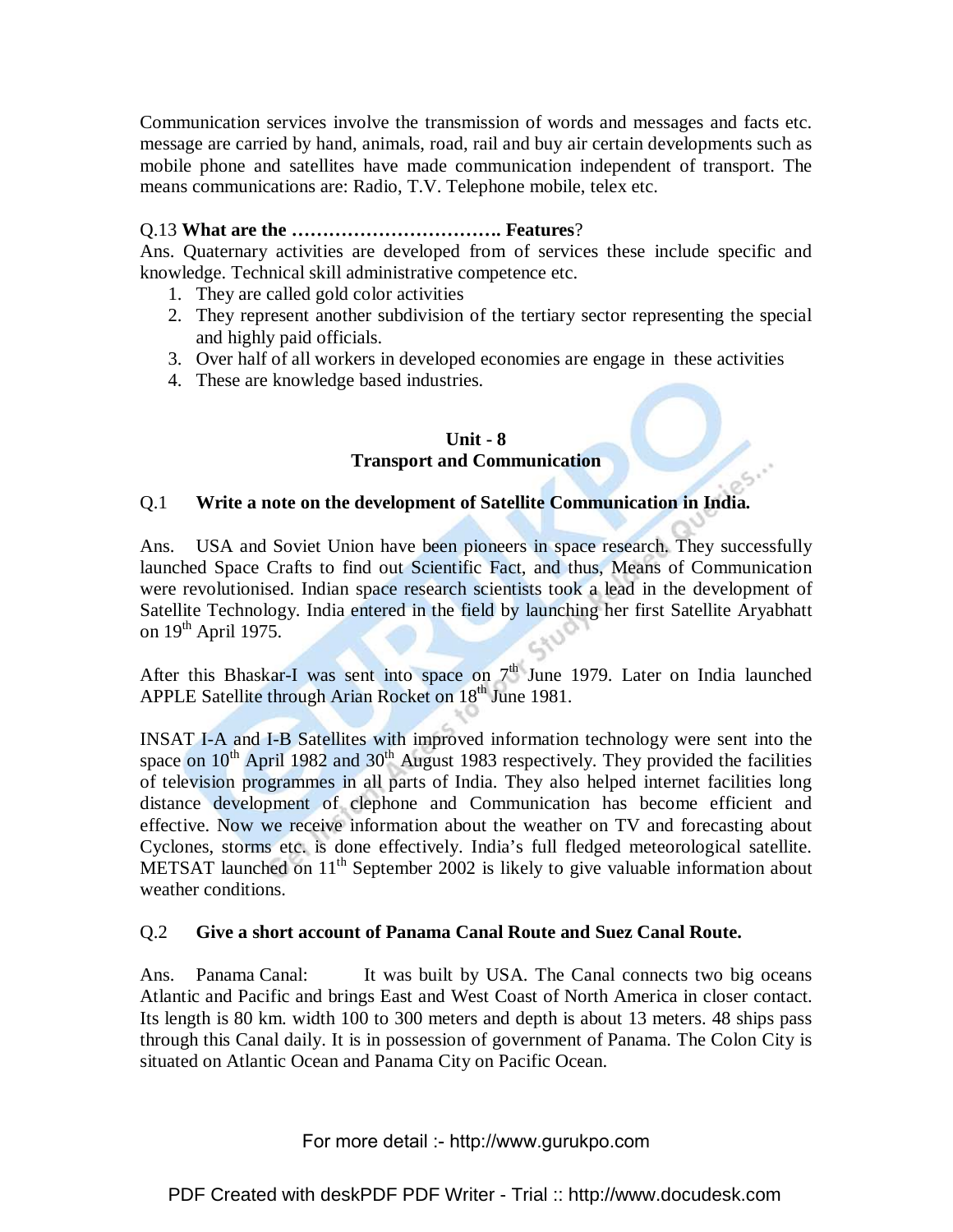The main beneficiary of the Panama Canal is USA. It has helped in joining the eastern coast with the Western Coast of USA through a short Sea route. It has reduced the distance between New York and San Francisco by 13000 km.

The Cargo comprising petroleum, grains, minerals and coal take from Atlantic side towards pacific coasts and the ship coming from pacific coasts bring copper, nitrate, tin, fruit, fish timber etc.

Suez Canal: This Canal was constructed across the Isthmus of Suez in Egypt. It is manmade cuter way. This canal links the Mediterranean Sea with the Red Sea. It is sea level canal without lacks. It was opened in 1869. Port Said and Port Suez are two famous ports of this Canal. A number of parts have emerged. The maximum width of this canal is 365 meters and the average depth is 11 to 15 meters. It is 160 km. long about 100 ships cross this canal everyday.

#### Q.3 **Which Commodities are transported through pipeline? Name the principal pipelines of the world.**

Ans. Pipelines are used extensively to transports liquids and gases such as water, mineral, oil and natural gas. Even cooking gas or LPG is supplied through pipelines in many parts of the world. Pipelines can also be used to transport coal mixed with water.

#### **Principal pipelines of the world:**

- (i) In USA there is a dense network of pipelines for carrying petroleum from the regions of production to the regions of consumption. A famous pipeline of USA known as the 'Big Inch' carries mineral oil from the oil wells of the gulf of the Mexico to the north-eastern part.
- (ii) Oil from Iran, Iraq and Saudi Arabia is also brought through pipelines to the Mediterranean coast. Among them longest pipeline is known as "Tapline" which has diameter of 750 mm. This connects the wells of American Oil Company located near the Persian Gulf with the Sidon Refinery located at a distance of 1600 km.
- (iii) The "COMECON" pipeline in 4800 km. long. It was built by the former USSR to carry oil from the wells of Ural and Volga regions to the East European Countries.
- (iv) Gas is also transported through pipelines in Italy, France and Netherlands.
- (v) In India oil from Kandla Port transported to Mathura Refinery through a pipeline. Recently a pipeline between Hazira-Bijaipur-dagdishpur has been constructed to transport natural gas. This pipeline covers a distance of 1700 km. This gas transported through this pipeline will be used for producing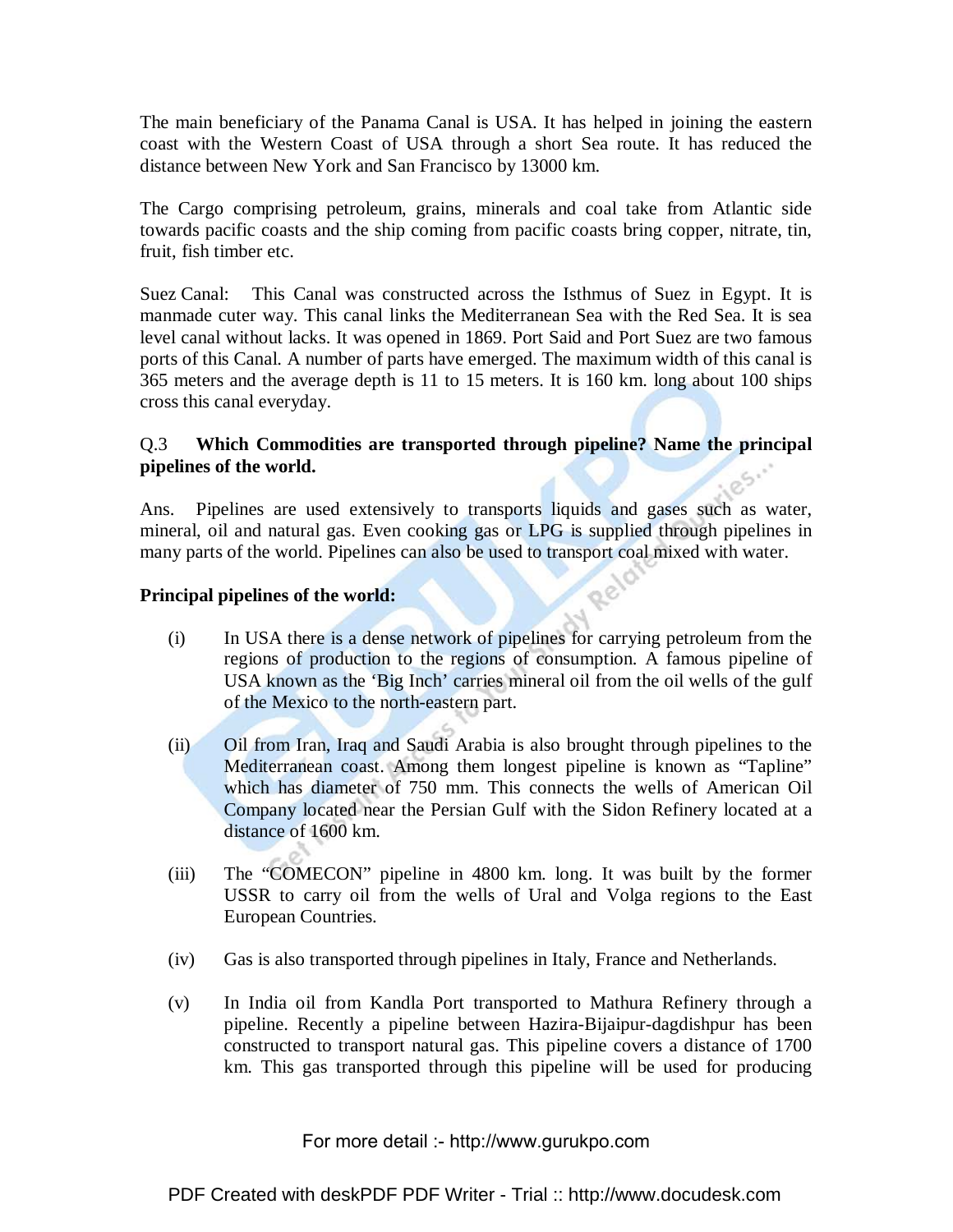fertilizers at Bijaipur, Sawai madhopur, dagdishpur, Shab-jahanpur, Anwala and Babrala.

#### Q.4 **Describe in brief the important highways of the world**.

Ans. The road transport is highly developed in countries of developed economies like North America and Europe.

**'European Highways'**:- Every city and port is linked by highways. About 20% of roads and 25% of world's vehicles are in Western Europe. France has longest roads. Their total length is more than 8 lac km. the density of roads in neither lands is highest the world Germany stand second with regard to number of cars.

**'Russia'**:- Road network is dense in the European part of Russia. Moscow is a focal point where most of the roadways converge. Irkaisk is an important node in Asiatic Russia through which the Eastern part is connected.

**'Highways of North America'**:- Cities located on eastern and western coasts have been connected by highways. A number of highways connect Canada with Mexico.

The Trans-Canadian Highway links St. John City in new found land and Vancouver in British Columbia. The Alaskan Highway links Edmonton in Canada to Anchorage in Alaska. The USA accounts for nearly one-third of the world's total road length and half of worlds vehicles.

**'Highways of Africa'**:- The highways are the most important medium of transportation in African Continent due to variation in topography. A Highways join Algiers across Atlas mountain and Sahara desert with Conakry of guinea a major part of the proposed Cairo to cape town highway has already been completed.

**'Highways of China':-** China is a land of large area and the northern cities have been linked with the southern cities and east with the interior parts through highways.

**'Highways of India':-** A historically important highway is Sher Shah Suri Marg which was earlier known as Grand Trunk road (G.T.road) It is known as National Highway No.1 between Delhi to Amritsar and Highway no. 2 Delhi and Kolkata. Its total length is 1856 km National Highway No.3 links Agra with Mumbai and covers a distance of 1,222 km. Bangalore and Madurai The longest highway is not which connects Varanasi with Kanyakumari via Rewa Jabalpur, Nagpur, and Hyderabad. It covens a distance of 2325 km.

**'Highways of South America'**:- A number of highways have been constructed in Brazil Bolevia and Peru for accelerating their economic development. The Pan-American Highway which has been constructed will connect the countries of South America, Central America with Canada and U.S.A.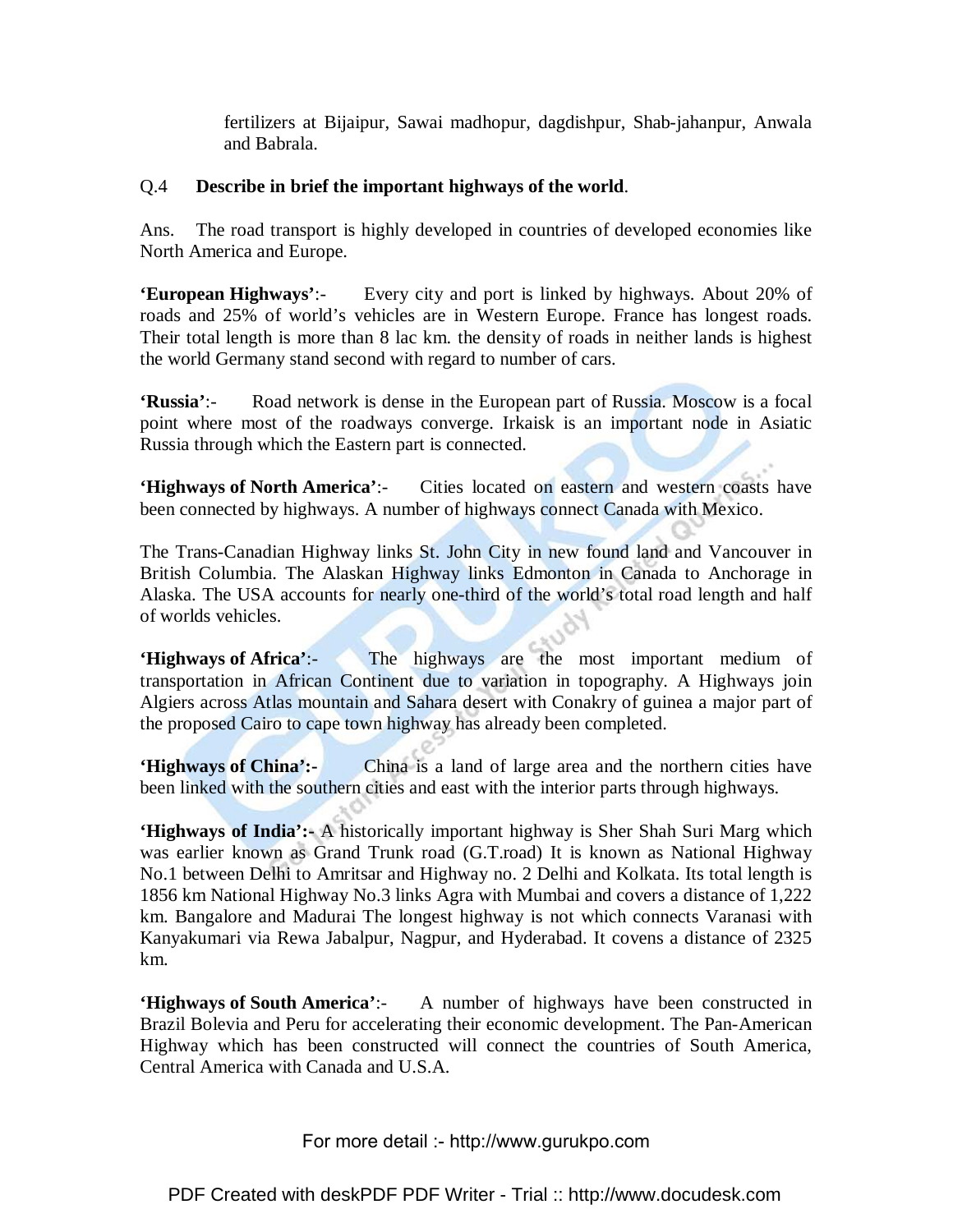**'Highways of Australia'**:- Trans Continental Stuart Highway connects Darian and Melbourne via Alice Springs and Tennant Greek.

#### **Q.5 Describe the Atlantic Ocean Routes**.

Ans. Atlantic Ocean Routes are divided in North Atlantic and South Atlantic Routes.

North Atlantic Routes:-

- (i) The North Atlantic Ocean route is the most busiest ocean route in the world.
- (ii) This route faces two greatest industrial regions of the world-north westeastern industrial regions in Europe and the north-eastern industrial regions in U.S.A and Canada.
- (iii) Both the parts have good parts.
- (iv) Textile, chemicals, machinery, fertilizer, steel etc. are exported to USA and Canada.
- (v) Food grains, raw material like wood pulp, copper as well iron and steel are sent to European Countries.<br> **at the Atlantic Routes:**<br>
(i) This sent to European Countries.

#### **South Atlantic Routes:-**

- (i) This ocean route has low importance and in not busy as North Ocean Route.
- (ii) On the Eastern Coast of S. Atlantic are the West African countries and the west European countries and on the western side are the South American Countries.
- (iii) The ships loaded with meat, coffee, iron ore and manganese, ply to the west European countries and from European countries machineries and industrial goods are brought.
- (iv) Trade between South America and west African Countries is not significant because of law level of economic development in Africa.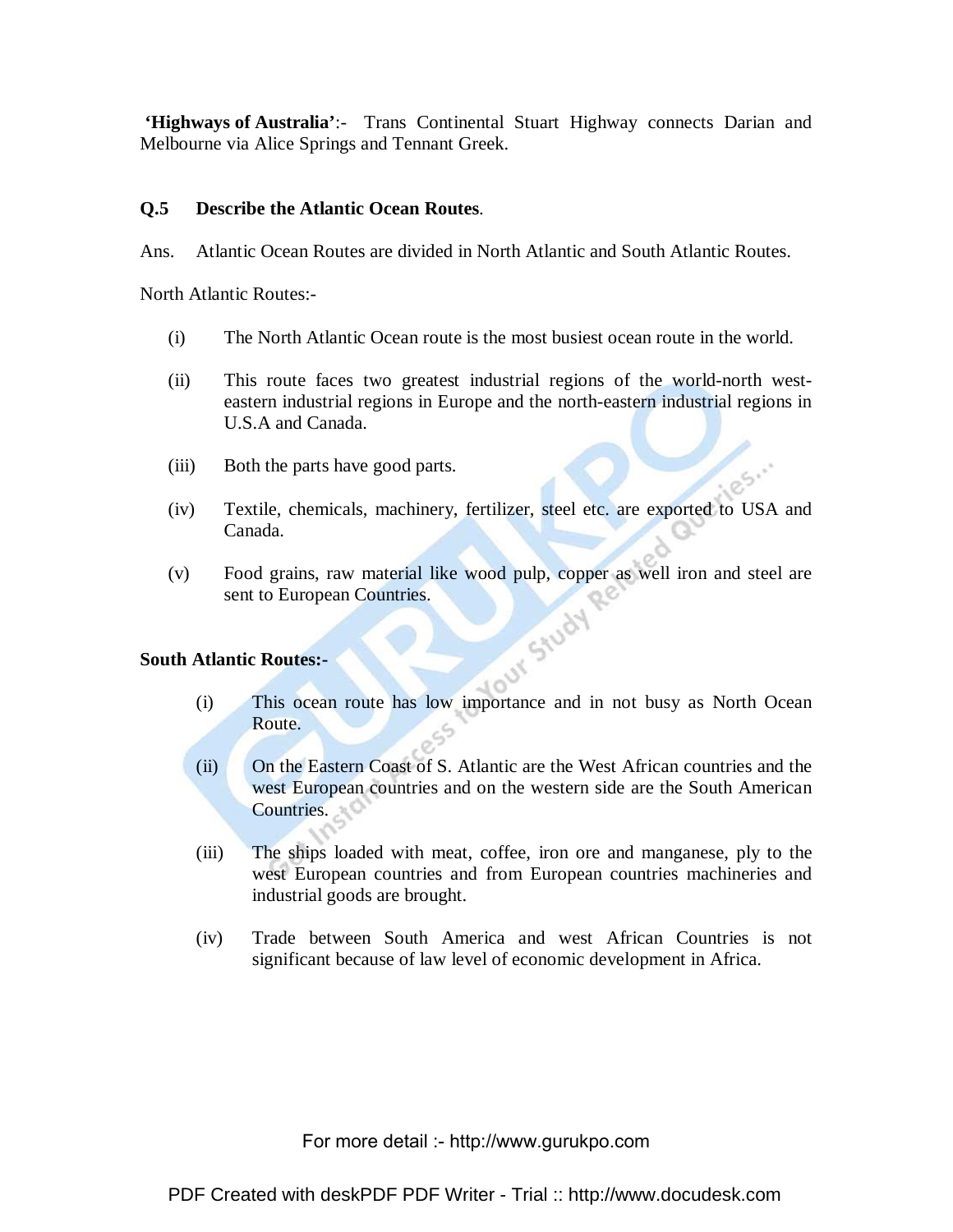#### **Unit – 9 International Trade.**

#### Q.1 **What is the basic function of world trade organization?**

Ans. The basic functions of W.T.O are as under.

- 1. To took after the promotion of free and fair trade amongst nations.
- 2. It sets the rules for the global trading system and resolve dispute its member nations.
- 3. It deals with the global rule of trade between nations.
- 4. It also covers trade in services such as telecommunication and banking and other issues.

#### Q.2 **Why is it detrimental for a nation to have negative balance of payments?**

Ans. Negative balance would mean that the country spends more on buying goods than it can earn by selling its goods this would ultimately lead a exhaustion of its financial reserves.

#### Q.3 **What are the various kinds of services that are traded in the international market**.

Ans. The nature of the goods and services imported and exported by countries have under gone changes during the last century.

Trade in services sector is quite different from trade in the products of primary and manufacturing as the service can be expanded infinitely consumed by many are weightless and once produced can be easily replicated and thus are capable of generating more profit Than producing goods. The table given the below shows the different types of services and the share of those services traded in the international market.

#### Q.4 **How do nations gain form international trade?**

Ans. International trade is a type of specialisation or division of labour. It benefits the world economy if different countries practise specialion and division of labour in the production and division of labour in the production of commodities or provision of services each kind of specialisation can give rise to trade. Thus international trade is based on the principal of comparative advent ages and in principal should be mutually beneficial to the trading partners.

#### Q.5 **What is the need for trading?**

Ans. The need for trading arises mainly form regional differences in production and productivity all countries do not possess all resources in the same amount. Beside it there is a variation in the utilisation of resources among countries export these surplus goods and import those in which they are in defect.

#### **Q.6 Distinguish between vertical trade and horizontal trade.**

Ans.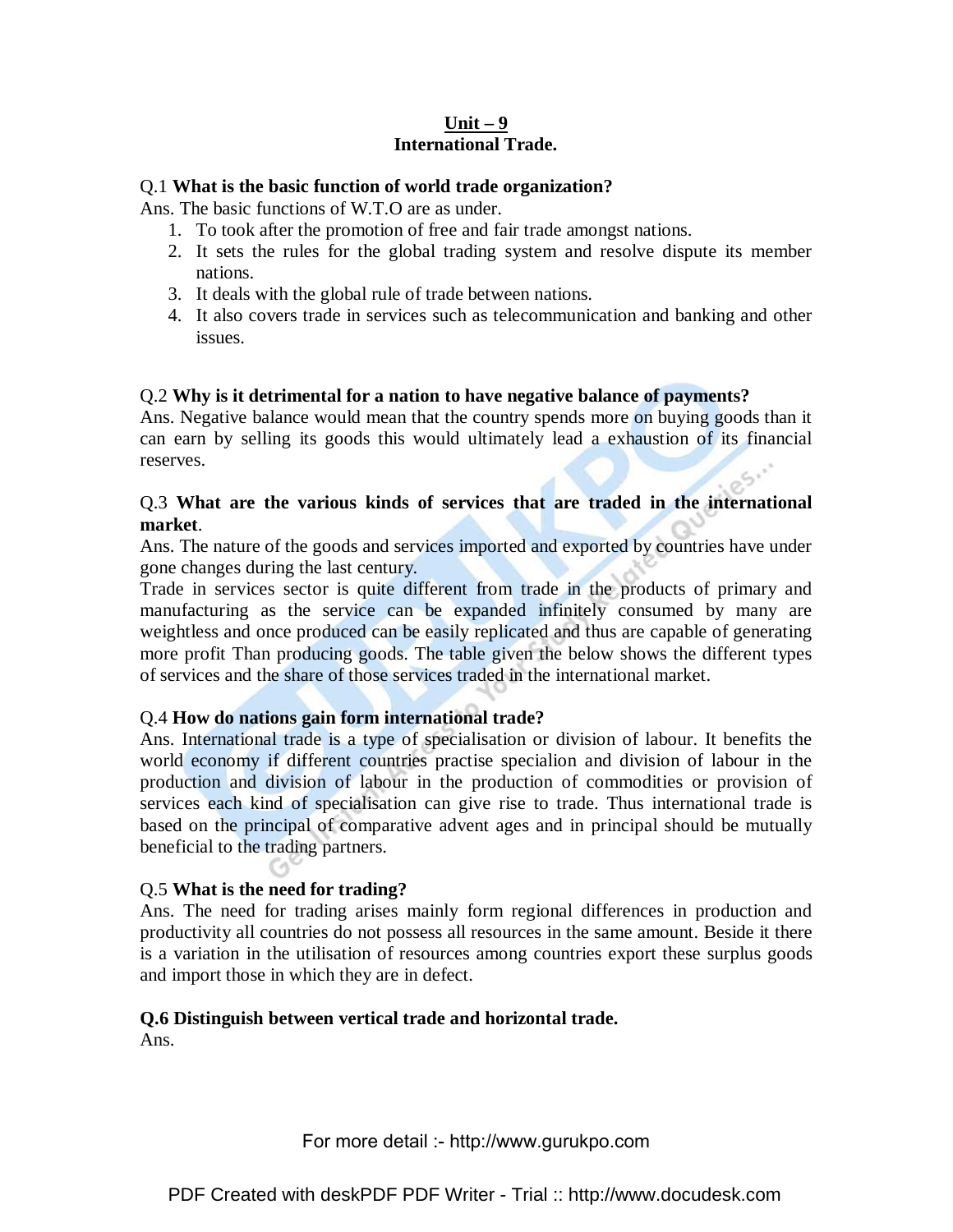| <b>Vertical Trade</b>                               | <b>Horizon at Trade</b>                      |  |  |  |
|-----------------------------------------------------|----------------------------------------------|--|--|--|
| 1. When items of trade are component                | 1. When items of trade are finished goods    |  |  |  |
| parts of machinery the trade is said to             | it is called horizontal trade.               |  |  |  |
| be vertical.                                        | Here the items of export or import are<br>2. |  |  |  |
| 2. Here a country imports a part of goods           | only the finished goods and not the          |  |  |  |
| form another country to use it as a row             | component parts e.g. we import cars or       |  |  |  |
| material for the production of it its own           | bogies form<br>metro-train<br>foreign        |  |  |  |
| goods and then exports its own good to              | countries it is horizontal trade with        |  |  |  |
| another country the sequence only ends              | those countries.                             |  |  |  |
| when the final good reaches it                      | Cycle are manufactured in India every<br>3.  |  |  |  |
| destination.                                        | part are assembled within the factory.       |  |  |  |
| 3. We import computer parts form Japan              | Complete bicycle comes out of the            |  |  |  |
| and then after assembling them we                   | country the exporters then export these      |  |  |  |
| exported to some African countries. It              | cycle to African countries. It is an         |  |  |  |
| is an example of vertical trade.                    | example of horizontal trade.                 |  |  |  |
|                                                     |                                              |  |  |  |
| Q.7 Distinguish between out ports and inland ports. |                                              |  |  |  |

### **Q.7 Distinguish between out ports and inland ports.**

Ans.

| AIIS. |                                         |    |                                             |
|-------|-----------------------------------------|----|---------------------------------------------|
|       | Out parts                               |    | <b>Inland parts</b>                         |
|       | 1. Out ports are deep water ports built |    | 1. Inland ports are located away form the   |
|       | away form the existing actual port.     |    | sea coast they are linked with the sea      |
|       | 2. These serve as the parent port by    |    | through a river or canal.                   |
|       | receiving those ships which are unable  |    | 2. Such ports are accessible to flat bottom |
|       | to approach it due to their large size. |    | ships on barges.                            |
|       | 3. Classic combination for example is   | 3. | A good example is the Manchester port       |
|       | Athens and its out port piraeus in      |    | which is linked with the sea by a canal     |
|       | greece.                                 |    | Kolkata located on hooghli river is an      |
|       |                                         |    | inland port Duisburg on river Rhine         |
|       |                                         |    | and Memphis on river mississipi are         |
|       |                                         |    | other example of inland parts.              |
|       |                                         |    |                                             |

#### **Q.8 Name the geographical conditions necessary for the development of an ideal ports.**

Ans. Ports acts as a commercial gateway for the hinterland the following condition favour the development an idial port.

- 1. Presence of protective harbor is
- 2. The deep water for natural harbor is required.
- 3. A sufficient space is required for blocking facilities.
- 4. The hinterland should be well connected with the port by rail rard raoutes.
- 5. A rich hinterland is required.
- 6. Favorable climate so that the port remains open through out the year.
- 7. Fuel facilities should be available.

#### **Q.9 State there bases of international trade.**

Ans.

1. Variation in the availability of natural resources: the trade this between surplus and deficit countries. Some countries have some particular resource in surplus quantity beyond their needs while other lack of some resources and have another

For more detail :- http://www.gurukpo.com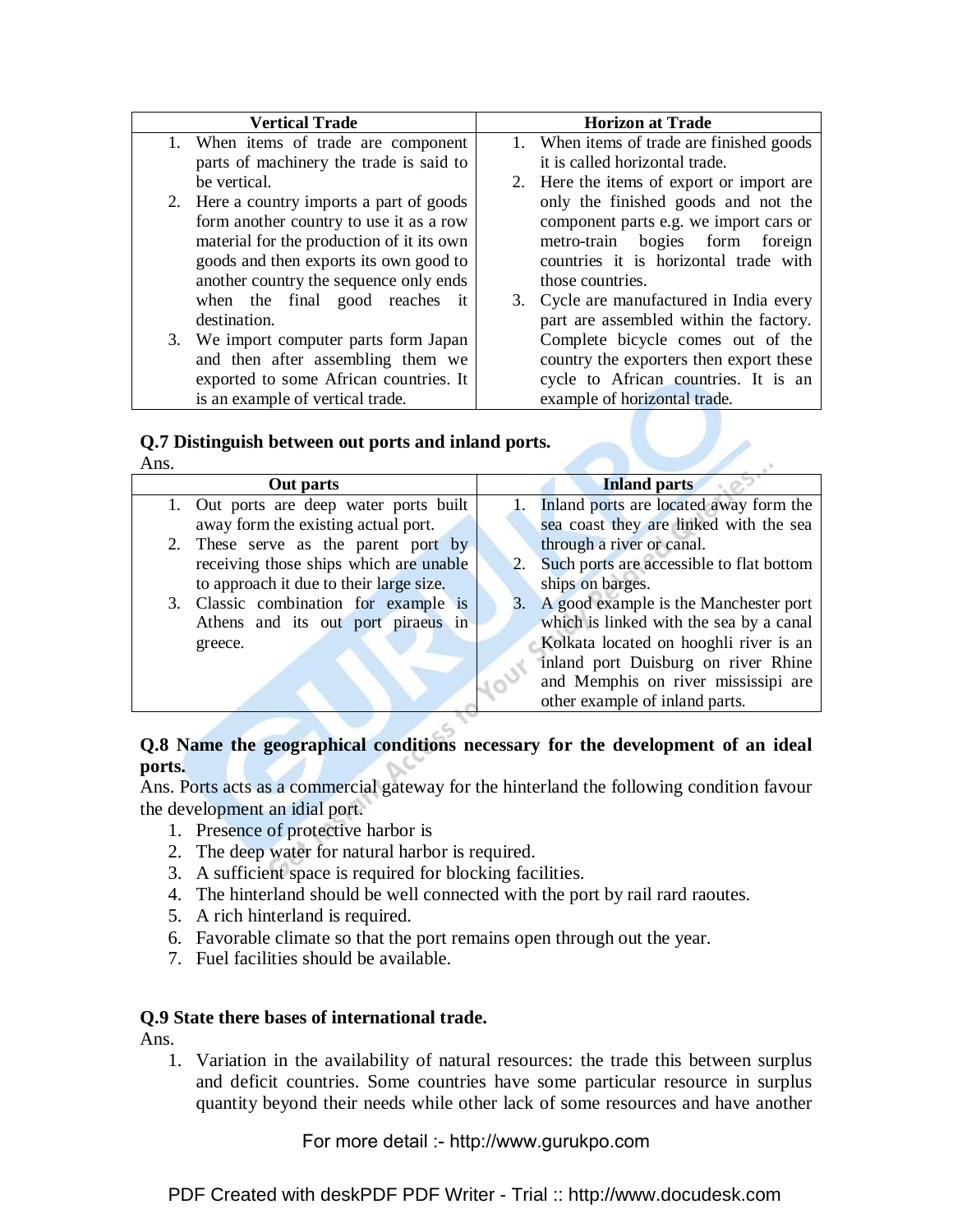resource more than they require. This becomes an important basis of exchange of resources between these countries.

- 2. Difference in the level of economic development: Some countries export the surplus goods to the countries which do not produce such goods because of there lack of technology. They can send their marketable surplus to other countries which have demand. Iran, Iraq, produces mineral oil in large quantity and sell it to the countries where oil is not found.
- 3. Specialization in specific products: Some countries specialization in certain type of articles such as silk in Japan and china carpets in Iran and handicraft in India the demand of such specific products became basis the of international trade.
- 4. **Disparities in economic growth**: there are disparities among the countries in the level of economic growth some have a low level of economic growth some countries have a low level of technology are engaged in primary activities such as agriculture and mining etc. these countries export primary products in the form of low materials to those country which having advance technology.
- 5. Development of means of transport: Rapid means of transport having brought every country tries her best to utilize her natural resources to produce products the world closer in surpluses guantety. And find a market to sell it in the world the Inter national trade has been developed due to the means of transport
- 6. Policy govt. Some countries impose taxes on imports to provide protection to home industries. This policy checks the amount to trade.

#### **Human Settlements Unit 10**

 $\times$ O

## Q.1 **Distinguish between site and situation**.

Ans.

| <b>Site</b>                                    | <b>Situation</b>                                |
|------------------------------------------------|-------------------------------------------------|
| It mans the actual piece of land on which      | Situation or position of settlements means the  |
| the settlement is built.                       | location of the village or town in relation to  |
|                                                | surrounding areas.                              |
| Site for settlement may led a hill top, river  | The situation may be studies in relation to the |
| bank or a coast of sea.                        | physical environment and cultural heritage.     |
| Appropriate site for a settlement is generally | The form of settlement in any particular        |
| determined its access to water and other       | region reflects human perception of natural     |
| amenities for sustenance.                      | environment.                                    |

#### Q.2 **The global cities act as command and control centers of the world system. Give three supportive facts.**

- Ans. The global cities like London, New York and Tokyo play a very significant role.
	- (i) In the production and transformation at International Economic Relation by providing house to massive complexes of financial business services and TNCs.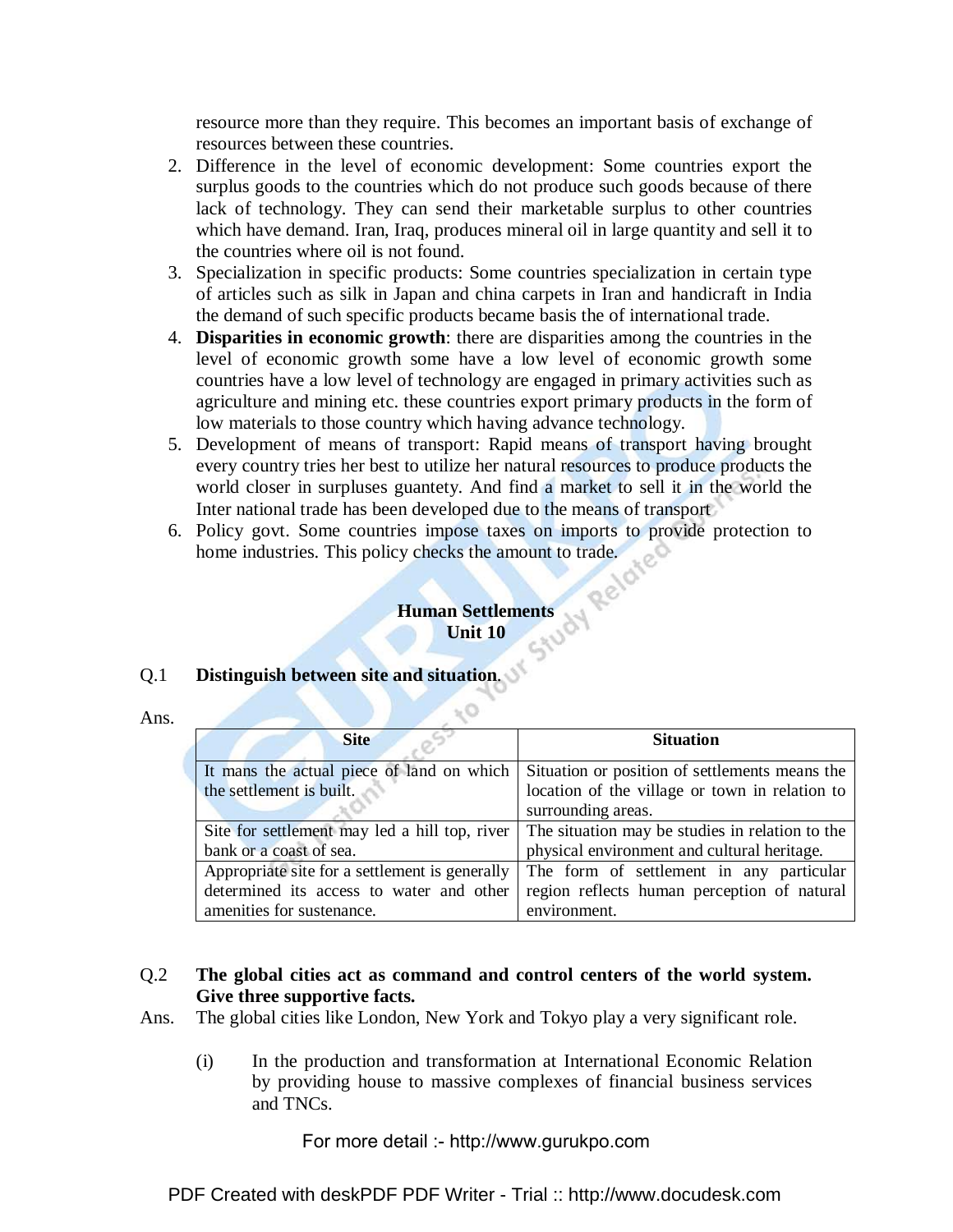- (ii) They create opportunities for interaction through face to face contract.
- (iii) These three cities together cover the world for the purpose of financial trading and work largely as a unit in the same system of endless transactions. They can transfer finance round the world in no time.

#### Q.3 **What do you mean by the term urban strategy?**

Ans. **Urban strategy**. The United Nations Development programme has outlined these priorities as part of its urban strategy?

- (i) Increasing shelter for the urban poor.
- (ii) Provision of basic urban services such as education. Primary health care, clean water and sanitation.
- (iii) Improving women access to basic services and government facilities.
- (iv) Upgrading energy use and alternative transport systems.
- (v) Reducing air pollution.

#### Q. **What is a healthy city?**

Ans. World health organization (WHO) suggests that among other things a healthy city<br>must have.<br>a. A clean and safe environment.<br>b. Meets and balance needs of all its inhabitants<br>c. Involves the community in local must have.

- a. A clean and safe environment.
- b. Meets and balance needs of all its inhabitants
- c. Involves the community in local government.
- d. Provides easily accessible health services.

# Q. **Distinguish between administrative and cultural settlement**.

Ans.

| <b>Administrative Settlements</b> |                                             | <b>Cultural Settlements</b>          |  |
|-----------------------------------|---------------------------------------------|--------------------------------------|--|
|                                   | settlements<br>1. Administrative<br>are     | 1. Culural settlements have<br>their |  |
|                                   | those which<br>their own<br>have            | because of<br>religious<br>origin    |  |
|                                   | administrative<br>uits<br>such<br><b>as</b> | gatherings such as mecca in Saudi    |  |
|                                   | municipality.                               | Arabia or Hardwar in India.          |  |
|                                   | 2. In India a settlement with less then     | 2. Some places have became famous    |  |
|                                   | 5000 population can become                  | because of the location of an        |  |
|                                   | administrative settlement if it has         | important educational institution.   |  |
|                                   | any form of administrative unit.            | These are called educational centres |  |
|                                   | 3. In some latin American countries         | for example Aligarh.                 |  |
|                                   | such as Brazil and Bolivia any              | 3. Some places develop into famous   |  |
|                                   | administrative centre is called an          | settlements because of recreational  |  |
|                                   | urban centre irrpective of its size         | activities take place. For example   |  |
|                                   |                                             | Darjeeling in India Los Vegas in     |  |
|                                   |                                             | the U.S.A                            |  |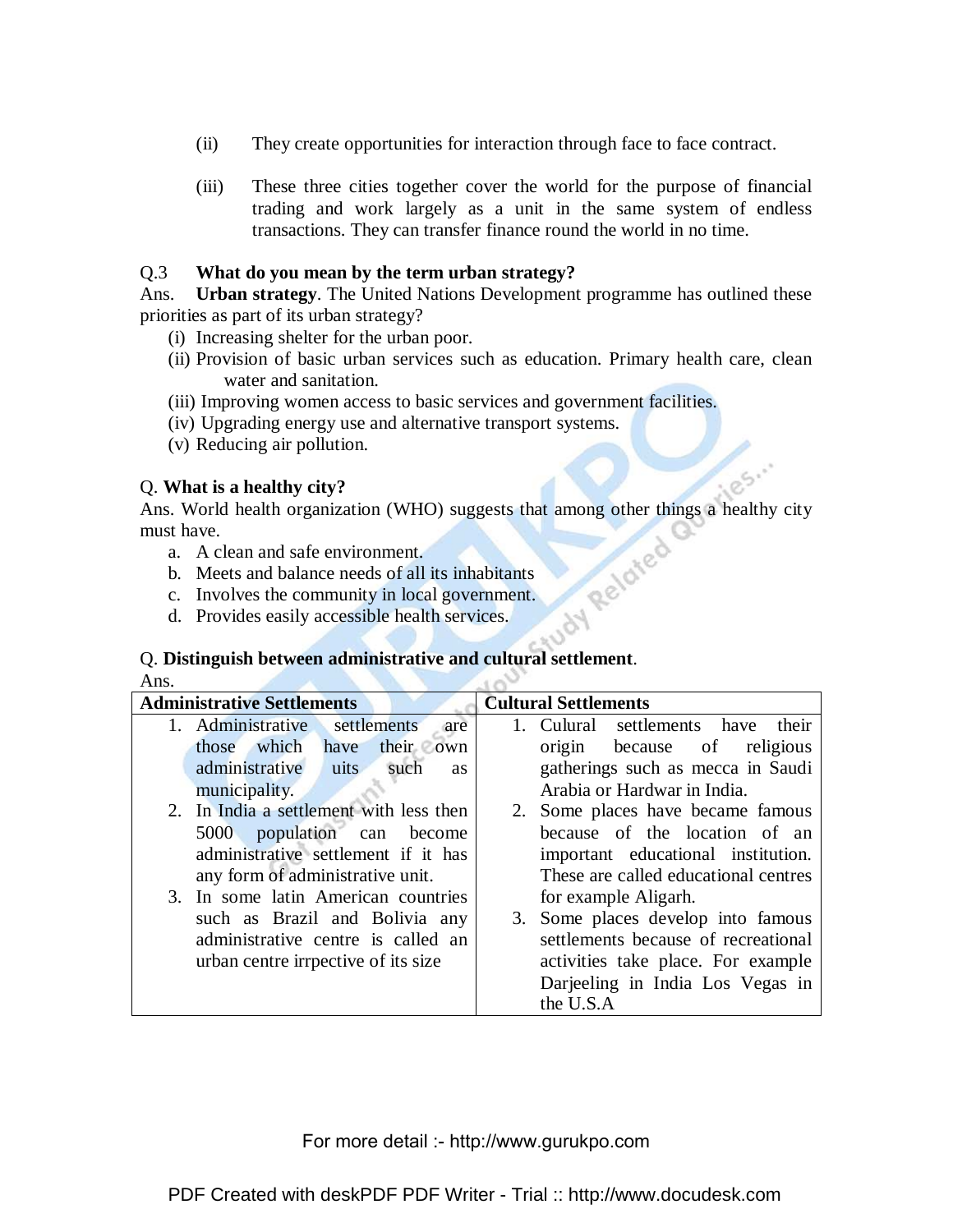| <b>Dispersed or Scattered settlements develop</b><br><b>Compact settlements</b>     |  |
|-------------------------------------------------------------------------------------|--|
| 1. These settlements develop generally<br>1. These settlements develop in highland. |  |
| Chilly areas and semi-arid areas.<br>in the fertile plain $&$ and valleys.          |  |
| 2. The density of population is high<br>2. The density of population is not high    |  |
| due to barren land.<br>due to productive land.                                      |  |
| 3. The houses are compact congested<br>3. The houses are dispersed and scattered    |  |
| over a wide area.<br>with narrow streets.                                           |  |
| 4. In compact settlements people an<br>4. People live isolated. Dispersed           |  |
| help each other in agriculture. They<br>settlements have no security against        |  |
| can protect themselves against<br>many problems                                     |  |
| 5. The size of such settlements is not<br>floods they can live with security        |  |
| 5. The size of such settlements is<br>large.                                        |  |
| 6. Fishing cattle reasing etc are the<br>sometimes large.                           |  |
| 6. Agriculture is the main occupation<br>activities of the people.                  |  |
| 7. In dispersed settlements there are no<br>of the people                           |  |
| 7. Compact settlements have problems<br>such problems.                              |  |
| 8. The sizes of the farms are large and<br>of sanitation and drainage.              |  |
| 8. The size of farms are generally<br>isolated.                                     |  |
| small and near by the settlement.                                                   |  |

#### Q.1 **Distinguish between compact and dispersed settlement**.

#### Q. **Explaing any three problems of urban settlements of developing countries at the world**

Ans. There are several problems of urban settlements in developing countries of the world

- 1. The problem at houses: Due to the urbanisation the problem or houses to settle the people arises.
- 2. Transport problems: the urbanisation creates the problem of transport. Example in India Pakistan and china.
- 3. Environment problems: As the urbanisation develops the problems of environment also. Develops different types of pollution such as land and water pollution develop.
- 4. Slums: The outskirt colonies of the cities convert into slums.
- 5. Education and other social problems: Increasing population cannot be full filled the facilities of education health and hygiene. There shortage of schools and hospitals etc.

#### Q. **Describe any five environmental problems associated with urban settlements in the developing countries of the world.**

Ans. The environment problems associated with urban settlements are as follows:

1. Pollution: The haphgard and uncontrolled growth of cities has led to environmental pollution including air noise and land pollutions.